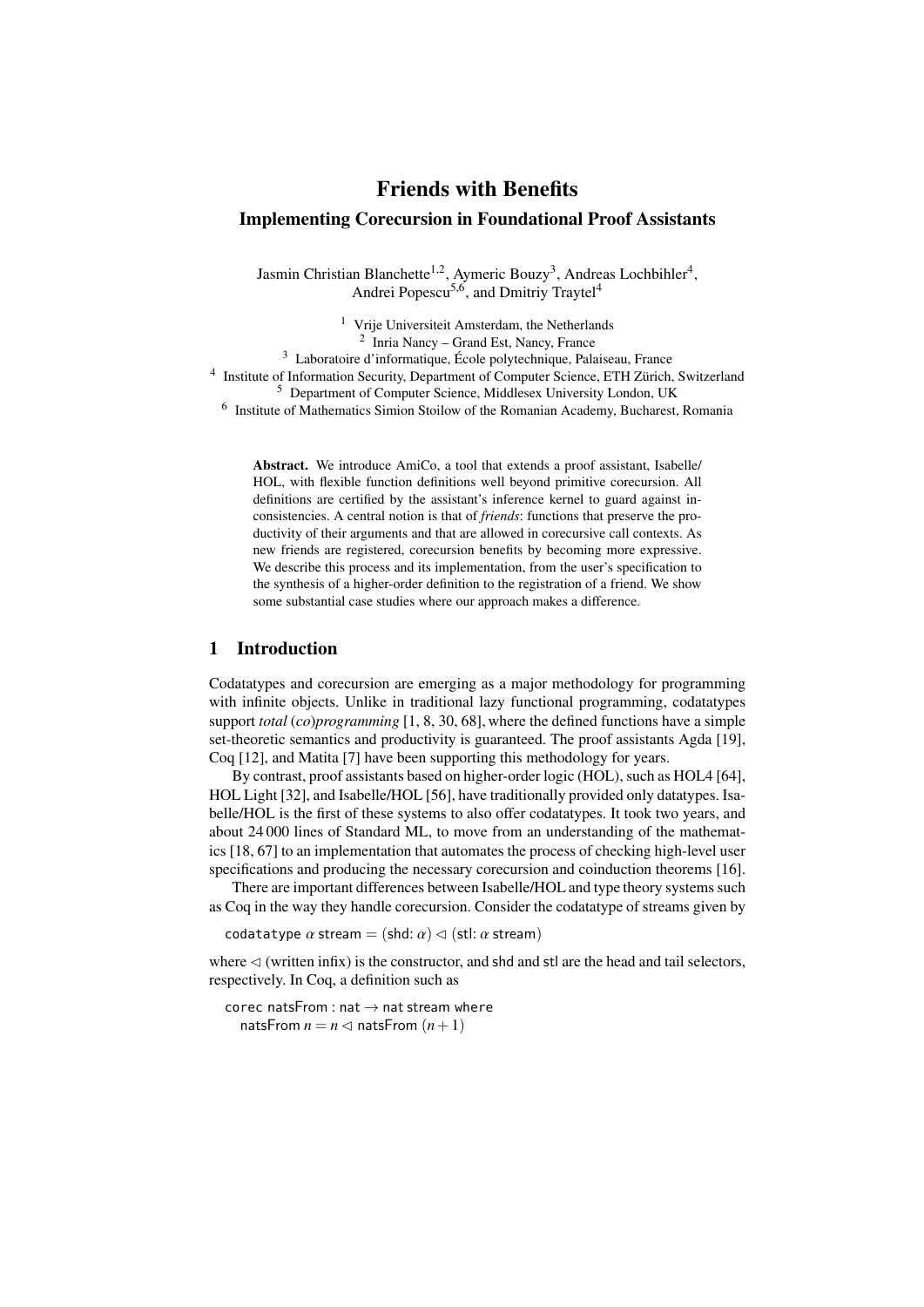which introduces the function  $n \mapsto n \leq n+1 \leq n+2 \leq \cdots$ , is accepted after a syntactic check that detects the  $\triangleleft$ -guardedness of the corecursive call. In Isabelle, this check is replaced by a deeper analysis. The primcorec command [\[16\]](#page-24-5) transforms a user specification into a *blueprint* object: the coalgebra  $b = \lambda n$ .  $(n, n + 1)$ . Then natsFrom is defined as corec<sub>stream</sub>  $b$ , where corec<sub>stream</sub> is the fixed primitive corecursive combinator for  $\alpha$  stream. Finally, the user specification is derived as a theorem from the definition and the characteristic equation of the corecursor.

Unlike in type theories, where (co)datatypes and (co)recursion are built-in, the HOL philosophy is to reduce every new construction to the core logic. This usually requires a lot of implementation work but guarantees that definitions introduce no inconsistencies. Since codatatypes and corecursion are derived concepts, there is no a priori restriction on the expressiveness of user specifications other than expressiveness of HOL itself.

Consider a variant of natsFrom, where the function add1 : nat  $\rightarrow$  nat stream  $\rightarrow$ nat stream adds 1 to each element of a stream:

corec natsFrom : nat  $\rightarrow$  nat stream where natsFrom  $n = n \leq 1$  add1 (natsFrom *n*)

Coq's syntactic check fails on add1. After all, add1 could explore the tail of its argument before it produces a constructor, hence blocking productivity and leading to underspecification or inconsistency.

Isabelle's bookkeeping allows for more nuances. Suppose add1 has been defined as

corec add1 : nat stream  $\rightarrow$  nat stream where add1  $ns = (shd ns + 1) \leq add1 (stl ns)$ 

When analyzing add1's specification, the corec command synthesizes its definition as a blueprint *b*. This definition can then be proved to be *friendly*, hence acceptable in corecursive call contexts when defining other functions. Functions with friendly definitions are called friendly, or *friends*. These functions preserve productivity by consuming at most one constructor when producing one.

Our previous work [\[17\]](#page-24-6) presented the category theory underlying friends, based on more expressive blueprints than the one shown above for primitive corecursion. We now introduce a tool, AmiCo, that automates the process of applying and incrementally improving corecursion.

To demonstrate AmiCo's expressiveness and convenience, we used it to formalize eight case studies in Isabelle, featuring a variety of codatatypes and corecursion styles (Sect. [2\)](#page-3-0). A few of these examples required ingenuity and suggest directions for future work. Most of the examples fall in the executable framework of Isabelle, which allows for code extraction to Haskell via Isabelle's code generator. One of them pushes the boundary of executability, integrating friends in the quantitative world of probabilities.

At the low level, the *corecursion state* summarizes what the system knows at a given point, including the set of available friends and a corecursor *up to* friends (Sect. [3\)](#page-11-0). Polymorphism complicates the picture, because some friends may be available only for specific instances of a polymorphic codatatype. To each corecursor corresponds a coinduction principle up to friends and a uniqueness theorem that can be used to reason about corecursive functions. All of the constructions and theorems are derived from first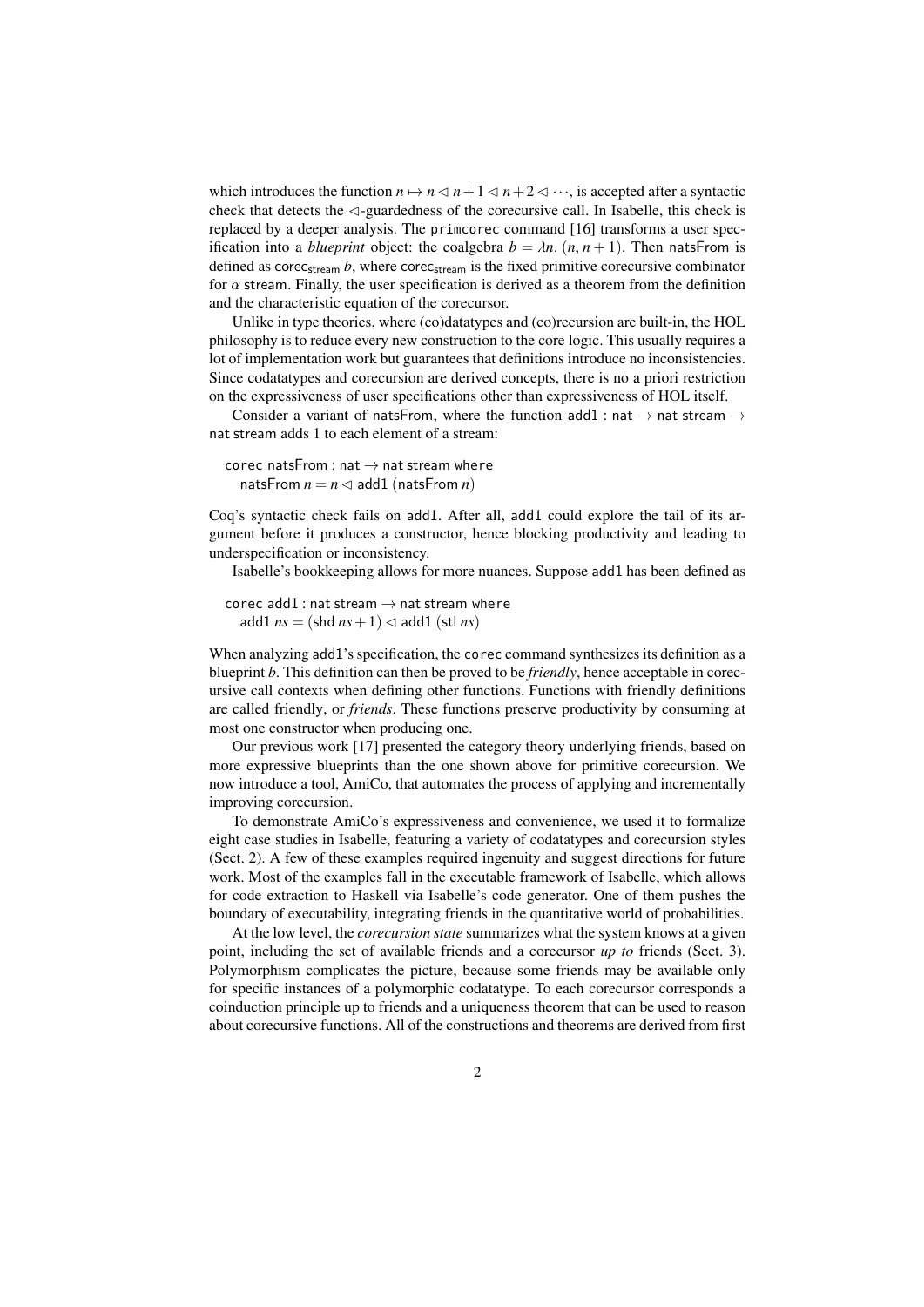principles, without requiring new axioms or extensions of the logic. This *foundational approach* prevents the introduction of inconsistencies, such as those that have affected the termination and productivity checkers of Agda and Coq in recent years.

The user interacts with our tool via the following commands to the proof assistant (Sect. [4\)](#page-16-0). The corec command defines a function f by extracting a blueprint *b* from a user's specification, defining f using *b* and a corecursor, and deriving the original specification from the characteristic property of the corecursor. Moreover, corec supports mixed recursion–corecursion specifications, exploiting proof assistant infrastructure for terminating (well-founded) recursion. Semantic proof obligations, notably termination, are either discharged automatically or presented to the user. Specifying the friend option to corec additionally registers f as a friend, enriching the corecursor state. Another command, friend\_of\_corec, registers existing functions as friendly. Friendliness amounts to the relational parametricity [\[60,](#page-26-4) [69\]](#page-26-5) of a selected part of the definition [\[17\]](#page-24-6), which in this paper we call a *surface*. The tool synthesizes the surface, and the parametricity proof is again either discharged automatically or presented to the user.

AmiCo is a significant piece of engineering, at about 7 000 lines of Standard ML code (Sect. [5\)](#page-20-0). It subsumes a crude prototype [\[17\]](#page-24-6) based on a shell script and template files that automated the corecursor derivation but left the blueprint and surface synthesis problems to the user. Our tool is available as part of the official Isabelle2016-1 release. The formalized examples and case studies are provided in an archive [\[14\]](#page-24-7).

The contributions of this paper are the following:

- We describe our tool's design, algorithms, and implementation as a foundational extension of Isabelle/HOL, taking the form of the corec, friend\_of\_corec, corecursive and coinduction\_upto commands and the *corec\_unique* proof method.
- We apply our tool to a wide range of case studies, most of which are either beyond the reach of competing systems or would require type annotations and additional proofs.

More details, including thorough descriptions and proofs of correctness for the surface synthesis algorithm and the mixed recursion–corecursion pipeline, are included in a technical report [\[15\]](#page-24-8). Although our tool works for Isabelle, the same methodology is immediately applicable to any prover in the HOL family (including HOL4, HOL Light, HOL Zero [\[6\]](#page-24-9), and HOL-Omega [\[34\]](#page-25-2)), whose users represent about half of the proof assistant community. Moreover, a similar methodology is in principle applicable to provers based on type theory, such as Agda, Coq, and Matita (Sect. [6\)](#page-20-1).

Conventions We recall the syntax relevant for this paper, relying on the standard settheoretic interpretation of HOL [\[27\]](#page-25-3).

We fix infinite sets of type variables  $\alpha, \beta, \ldots$  and term variables  $x, y, \ldots$  and a higherorder signature, consisting of a set of type constructors including bool and the binary constructors for functions ( $\rightarrow$ ), products ( $\times$ ), and sums (+). Types  $\sigma$ ,  $\tau$  are defined using type variables and applying type constructors, normally written postfix. Isabelle/HOL supports Haskell-style type classes, with :: expressing class membership  $(e.g., int::ring).$ 

Moreover, we assume a set of polymorphic constants <sup>c</sup>, <sup>f</sup>, <sup>g</sup>, ... with declared types, including equality = :  $\alpha \rightarrow \alpha \rightarrow$  bool, left and right product projections fst and snd,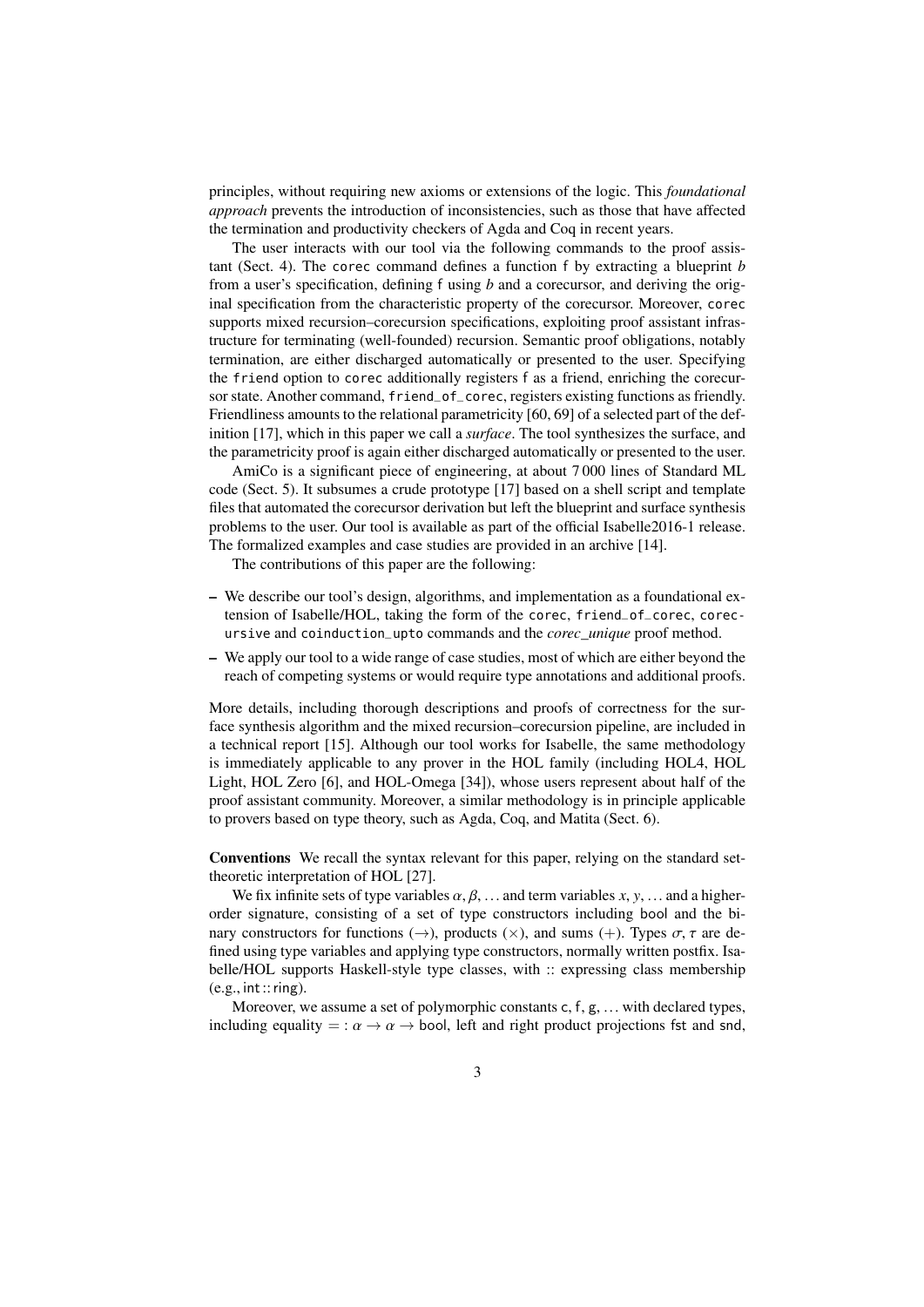and left and right sum embeddings Inl and Inr. Terms *t* are built from constants c and variables *<sup>x</sup>* by means of typed λ-abstraction and application. Polymorphic constants and terms will be freely used in contexts that require a less general type.

# <span id="page-3-0"></span>2 Motivating Examples

We apply AmiCo to eight case studies to demonstrate its benefits—in particular, the flexibility that friends provide and reasoning by uniqueness (of solutions to corecursive equations). The first four examples demonstrate the flexibility that friends provide. The third one also features reasoning by uniqueness. The fourth example crucially relies on a form of nested corecursion where the operator under definition must be recognized as a friend. The fifth through seventh examples mix recursion with corecursion and discuss the associated proof techniques. The last example, about a probabilistic process calculus, takes our tool to its limits: We discuss how to support corecursion through monadic sequencing and mix unbounded recursion with corecursion. All eight formalizations are available online [\[14\]](#page-24-7), together with our earlier stream examples [\[17\]](#page-24-6).

Since all examples are taken from the literature, we focus on the formalization with AmiCo. No detailed understanding is needed to see that they fit within the friends framework. Background information can be found in the referenced works.

Remarkably, none of the eight examples work with Coq's or Matita's standard mechanisms. Sized types in Agda [\[4\]](#page-23-1) can cope with the first six but fail on the last two: In one case a function must inspect an infinite list unboundedly deeply, and in the other case the codatatype cannot even be defined in Agda. The Dafny verifier, which also provides codatatypes [\[46\]](#page-25-4), supports only the seventh case study.

#### <span id="page-3-1"></span>2.1 Coinductive Languages

Rutten [\[62\]](#page-26-6) views formal languages as infinite tries, i.e., prefix trees branching over the alphabet with boolean labels at the nodes indicating whether the path from the root denotes a word in the language. The type  $\alpha$  lang features corecursion through the righthand side of the function arrow  $(\rightarrow)$ .

codatatype  $\alpha$  lang = Lang ( $\alpha$  : bool) ( $\delta$  :  $\alpha \rightarrow \alpha$  lang)

Traytel [\[66\]](#page-26-7) has formalized tries in Isabelle using a codatatype, defined regular operations on them as corecursive functions, and proved by coinduction that the defined operations form a Kleene algebra. Because Isabelle offered only primitive corecursion when this formalization was developed, the definition of concatenation, iteration, and shuffle product was tedious, spanning more than a hundred lines.

Corecursion up to friends eliminates this tedium. The following extract from an Isabelle formalization is all that is needed to define the main operations on languages:

corec (friend) + :  $\alpha$  lang  $\rightarrow \alpha$  lang  $\rightarrow \alpha$  lang where  $L + K =$  Lang (*o*  $L \vee o K$ ) ( $\lambda a. \delta L a + \delta K a$ ) corec (friend)  $\cdot : \alpha$  lang  $\rightarrow \alpha$  lang  $\rightarrow \alpha$  lang where  $L \cdot K =$  Lang ( $o \ L \wedge o \ K$ ) ( $\lambda a$ . if  $o \ L$  then ( $\delta L a \cdot K$ ) +  $\delta K a$  else  $\delta L a \cdot K$ )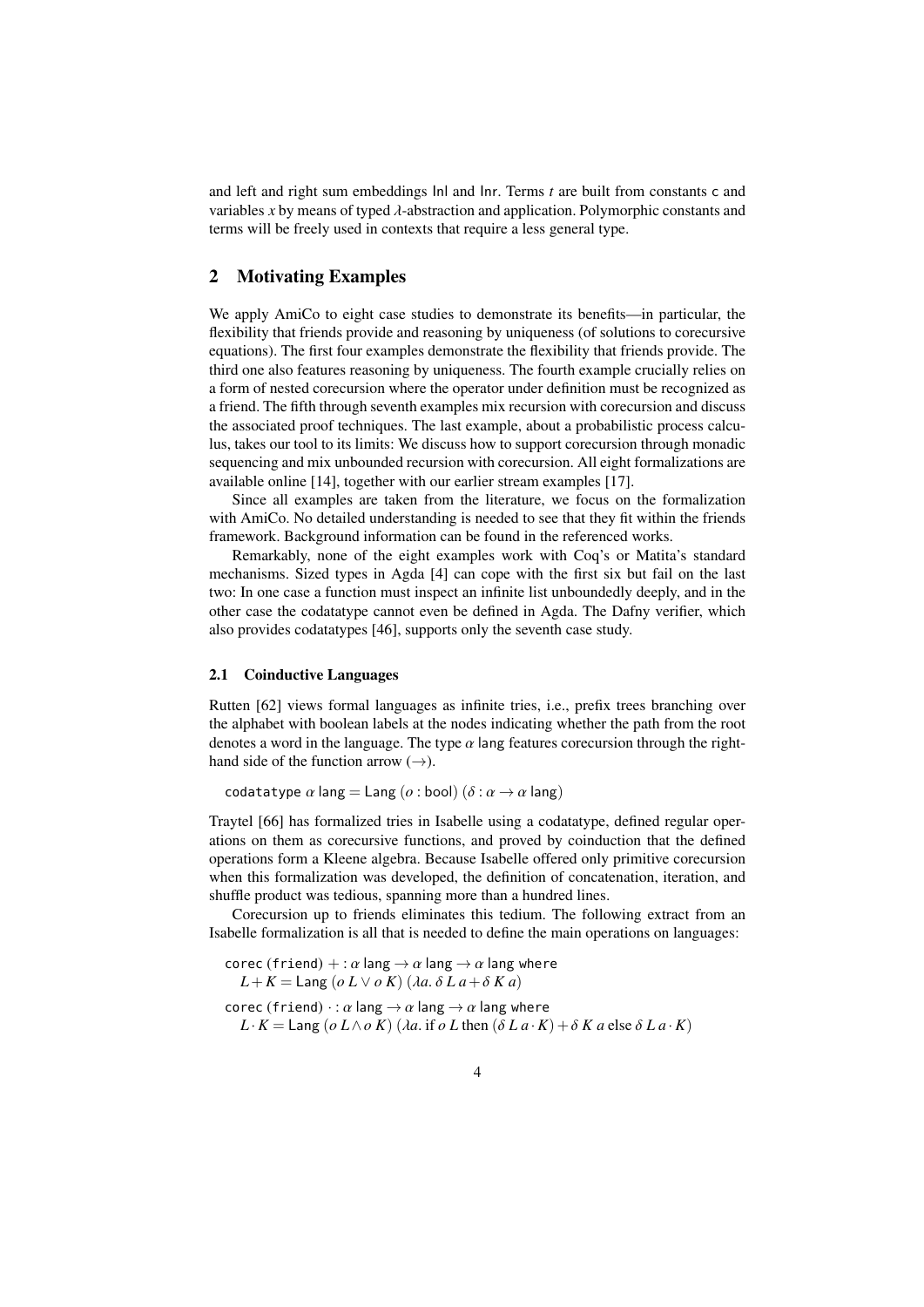corec (friend)  $^*$ :  $\alpha$  lang  $\rightarrow \alpha$  lang where<br>  $I^*$  – Lang True (*La δ* La, I<sup>\*</sup>)  $L^* =$  Lang True  $(\lambda a.\ \delta\ L\ a\cdot L^*)$ corec (friend)  $\parallel : \alpha \text{ lang} \rightarrow \alpha \text{ lang} \rightarrow \alpha \text{ lang where}$  $L \parallel K =$  Lang (*o*  $L \wedge o K$ ) ( $\lambda a$ . ( $\delta L a \cdot K$ ) + ( $L \cdot \delta K a$ ))

Concatenation  $\left(\cdot\right)$  and shuffle product  $\left(\left\|\right\|$  are corecursive up to alternation  $\left(+\right)$ , and iteration (<sup>∗</sup> ) is corecursive up to concatenation (·). All four definitions use an alternative λ-based syntax for performing corecursion under the right-hand side of  $→$ , instead of applying the functorial action map $\rightarrow$  =  $\circ$  (composition) associated with  $\rightarrow$ .

The corec command is provided by AmiCo, whereas codatatype and primcorec (Sect. [3.2\)](#page-11-1) has been part of Isabelle since 2013. The friend option registers the defined functions as friends and automatically discharges the emerging proof obligations, which ensure that friends consume at most one constructor to produce one constructor.

Proving equalities on tries conveniently works by coinduction up to congruence (Sect. [3.7\)](#page-15-0). Already before corec's existence, Traytel was able to write automatic oneline proofs such as

lemma  $K \cdot (L + M) = K \cdot L + K \cdot M$ by (*coinduction arbitrary*: *K L M rule*: +*.coinduct*) *auto*

The *coinduction* proof method [\[16\]](#page-24-5) instantiates the bisimulation witness of the given coinduction rule before applying it backwards. Without corec, the rule +*.coinduct* of coinduction up to congruence had to be stated and proved manually, including the manual inductive definition of the congruence closure under +.

Overall, the usage of corec compressed Traytel's development from 750 to 600 lines of Isabelle text. In Agda, Abel [\[3\]](#page-23-2) has formalized Traytel's work up to proving the recursion equation  $L^* = \varepsilon + L \cdot L^*$  for iteration (<sup>\*</sup>) in 219 lines of Agda text, which<br>correspond to 125 lines in our version. His definitions are as concise as ours, but his correspond to 125 lines in our version. His definitions are as concise as ours, but his proofs require more manual steps.

#### 2.2 Knuth–Morris–Pratt String Matching

Building on the trie view of formal languages, van Laarhoven [\[44\]](#page-25-5) discovered a concise formulation of the Knuth–Morris–Pratt algorithm [\[41\]](#page-25-6) for finding one string in another:

is substring of *xs*  $ys =$  match (mk table *xs*)  $ys$ match  $txs = (o t \lor (xs \neq [] \land match (\delta t (hd x) (tl xs)))$ mk\_table  $xs =$  let table = tab  $xs (\lambda_-.$  table) in table<br>tab  $\begin{bmatrix} 1 & f \end{bmatrix}$  = Lang True  $f$  $=$  Lang True  $f$ tab  $(x \triangleleft xs)$   $f =$  Lang False  $(\lambda c$ . if  $c = x$  then tab  $xs$   $(\delta(f x))$  else  $f c$ )

Here, we overload the stream constructor  $\triangleleft$  for finite lists; hd and tl are the selectors. In our context, table :  $\alpha$  lang is the most interesting definition because it corecurses through tab. Since there is no constructor guard, table would appear not to be productive. However, the constructor is merely hidden in tab and can be pulled out by unrolling the definition of tab as follows.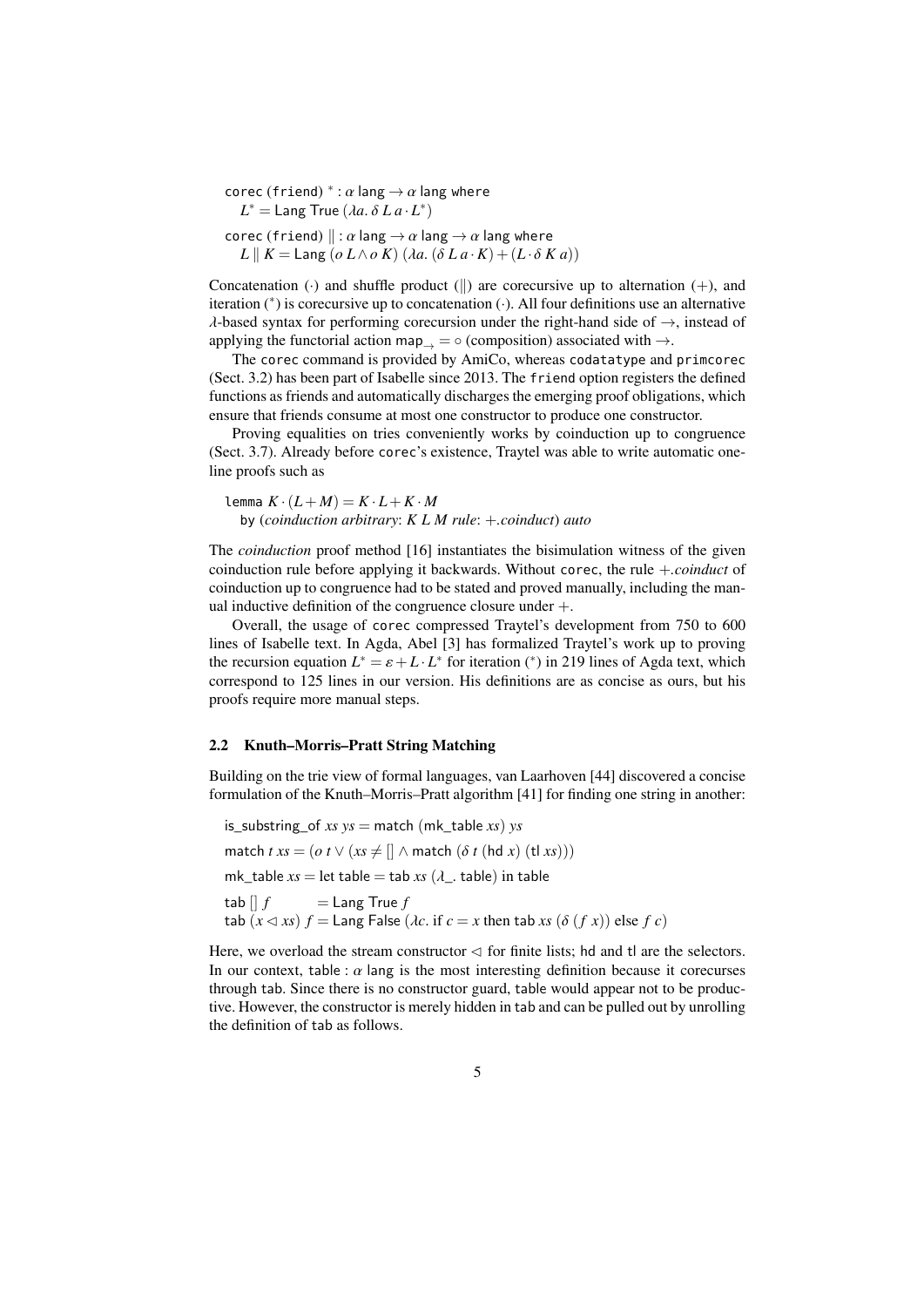As the first step, we register  $\Delta$  defined by  $\Delta$  *xs*  $f = \delta$  (tab *xs f*) as a friend, using the friend\_of\_corec command provided by our tool. The registration of an existing function as a friend requires us to supply an equation with a constructor-guarded righthand side and to prove the equation and the parametricity of the destructor-free part of the right-hand side, called the surface (Sect. [3.4\)](#page-13-0). Then the definition of table corecurses through ∆. Finally, we derive the original specification by unrolling the definition. We can use the derived specification in the proofs, because proofs in HOL do not depend on the actual definition (unlike in type theory).

```
corec tab : \alpha list \rightarrow (\alpha \rightarrow \alpha lang) \rightarrow \alpha lang where
   \text{tab } xs \ f = \text{Lang } (xs = [] ) \ (\lambda c \text{. if } xs = [] \lor \text{hd } xs \neq c \text{ then } f \ c \text{ else } \text{tab } (\text{tl } xs) \ (\delta \ (f \ c)))definition \Delta: \alpha list \rightarrow (\alpha \rightarrow \alpha \text{ lang}) \rightarrow \alpha \rightarrow \alpha lang where
   \Deltaxs f = \delta (tab xs f)
friend_of_corec ∆ where
   \Deltaxs fc = Lang
        (\text{if } xs = [] \lor \text{hd } xs \neq c \text{ then } o \ (f \ x) \ \text{else } \text{tl } xs = [])(\text{if } xs = [] \lor \text{hd } xs \neq c \text{ then } \delta (fx) \text{ else } \Delta (\text{tl } xs) (\delta (fc)))\langletwo-line proof of the equation and of parametricity\ranglecontext fixes xs : α list begin
    corec table : \alpha lang where
       table = Lang (xs = [])(\Delta xs (\lambda_-\text{. table}))lemma table = tab xs(\lambda). table)
        \langleone-line proof\rangleend
```
#### 2.3 The Stern–Brocot Tree

The next application involves infinite trees of rational numbers. It is based on Hinze's work on the Stern–Brocot and Bird trees [\[33\]](#page-25-7) and the Isabelle formalization by Gammie and Lochbihler [\[25\]](#page-24-10). It illustrates reasoning by uniqueness (Sect. [3.7\)](#page-15-0).

The Stern–Brocot tree contains all the rational numbers in their lowest terms. It is an infinite binary tree frac tree of formal fractions frac  $=$  nat  $\times$  nat. Each node is labeled with the mediant of its rightmost and leftmost ancestors, where mediant  $(a, c)$   $(b, d)$  =  $(a+b, c+d)$ . Gammie and Lochbihler define the tree via an iterative helper function.

```
codatatype \alpha tree = Node (root: \alpha) (left: \alpha tree) (right: \alpha tree)
```
primcorec stern\_brocot\_gen : frac  $\rightarrow$  frac  $\rightarrow$  frac tree where stern brocot gen  $l u =$ 

let  $m =$  mediant *lu* in Node *m* (stern brocot gen *l m*) (stern brocot gen *mu*)

definition stern\_brocot : frac tree where stern\_brocot = stern\_brocot\_gen  $(0, 1)$   $(1, 0)$ 

Using AmiCo, we can directly formalize Hinze's corecursive specification of the tree, where nxt  $(m, n) = (m+n, n)$  and swap  $(m, n) = (n, m)$ . The tree is corecursive up to the two friends suc and 1 / *<sup>t</sup>*.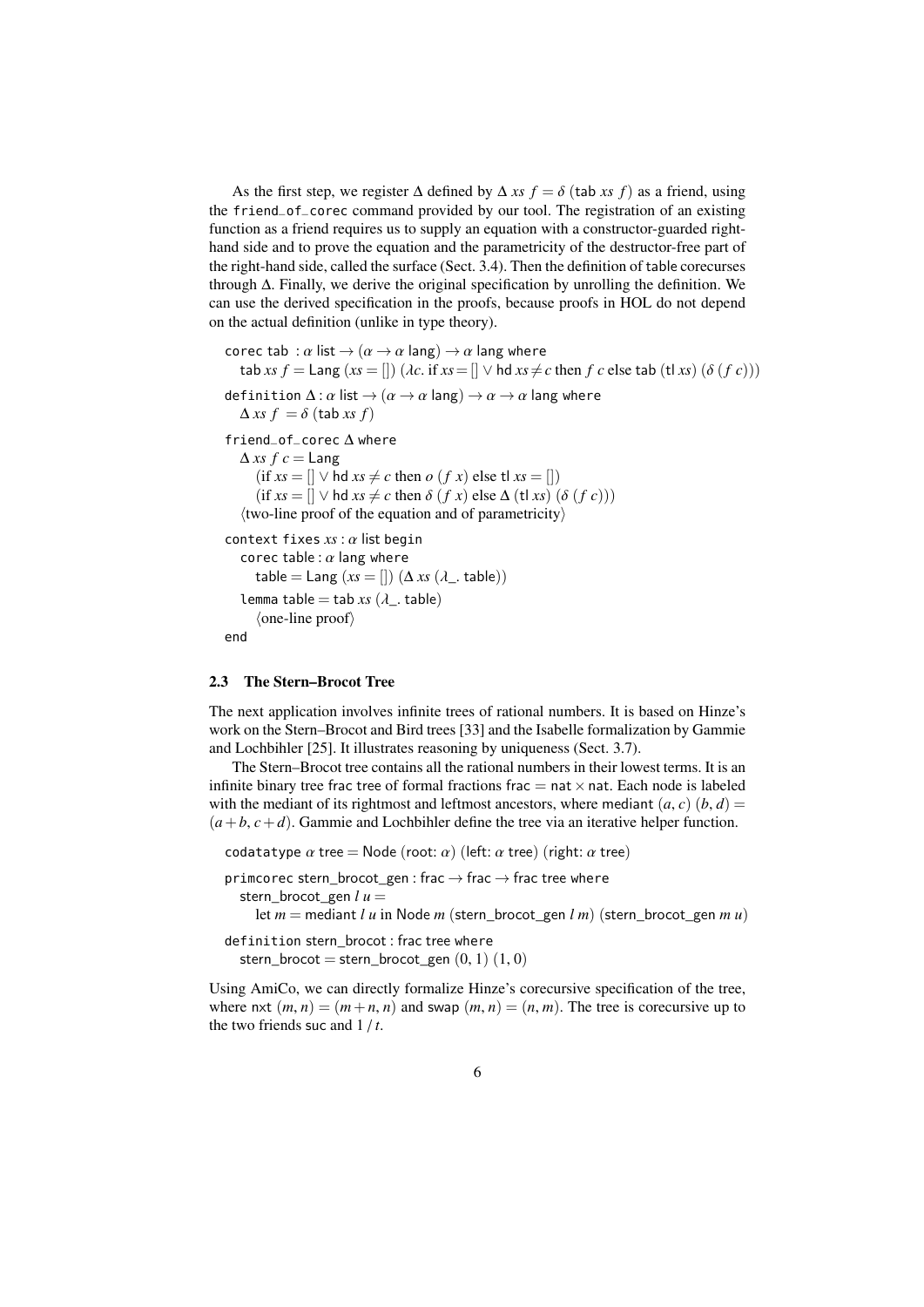corec (friend) suc : frac tree  $\rightarrow$  frac tree where suc  $t =$  Node (nxt (root  $t$ )) (suc (left  $t$ )) (suc (right  $t$ ))

corec (friend)  $1 / _ -$ : frac tree  $\rightarrow$  frac tree where  $1/t =$  Node (swap (root *t*))  $(1/$  left *t*)  $(1/right t)$ 

corec stern\_brocot : frac tree where

stern\_brocot = Node  $(1, 1)$   $(1 / (suc (1 / stern_brocot)))$  (suc stern\_brocot)

Without the iterative detour, the proofs, too, become more direct as the statements need not be generalized for the iterative helper function. For example, Hinze relies on the uniqueness principle to show that a loopless linearization stream stern\_brocot of the tree yields Dijkstra's fusc function [\[23\]](#page-24-11) given by

 $fusc = 1 \triangleleft fusc'$  $fusc' = 1 \triangleleft (fusc + fusc' - 2 \cdot (fusc \mod fusc'))$ 

where all arithmetic operations are lifted to streams elementwise—e.g.,  $xs + ys =$ map<sub>stream</sub> (+) (*xs E ys*), where *E* zips two streams. We define fusc and stream as follows. To avoid the mutual corecursion, we inline fusc in fusc' for the definition with corec, after having registered the arithmetic operations as friends:

```
corec fusc': nat stream where
   fusc' = 1 \lhd ((1 \lhd \text{fusc}') + \text{fusc}' - 2 \cdot ((1 \lhd \text{fusc}') \text{ mod } \text{fusc}'))definition fusc : nat stream where
   fusc = 1 \triangleleft fusc<sup>'</sup>
corec chop : \alpha tree \rightarrow \alpha tree where
   chop (Node x l r) = Node (root l) r (chop l)
corec stream : \alpha tree \rightarrow \alpha stream where
   stream t = root t \leq stream (chop t)
```
Hinze proves that stream stern\_brocot equals fusc  $f$  fusc' by showing that both satisfy the corecursion equation  $x = (1, 1) \triangleleft \text{map}_{\text{stream}}$  step *x*, where step  $(m, n) = (n, m+n-1)$  $2 \cdot (m \mod n)$ . This equation yields the loopless algorithm, because siterate step  $(1, 1)$ satisfies it as well, where siterate is defined by

primcorec siterate:  $(\alpha \rightarrow \alpha) \rightarrow \alpha \rightarrow \alpha$  stream where siterate  $f x = x \le$  siterate  $f (f x)$ 

Our tool generates a proof rule for uniqueness of solutions to the recursion equation (Sect. [3.7\)](#page-15-0). We conduct the equivalence proofs using this rule.

For another example, all rational numbers also occur in the Bird tree given by

```
corec bird : frac tree where
  bird = Node (1, 1) (1 / suc bird) (\text{succ}(1/\text{bird}))
```
It satisfies  $1/$  bird  $=$  mirror bird, where mirror corecursively swaps all subtrees. Again, we prove this identity by showing that both sides satisfy the corecursion equation  $x =$ Node  $(1, 1)$  (suc  $(1/x)$ )  $(1/x)$  and  $x$ ). This equation does not correspond to any function defined with corec, but we can derive its uniqueness principle using our proof method *corec\_unique* without defining the function. The Isabelle proof is quite concise: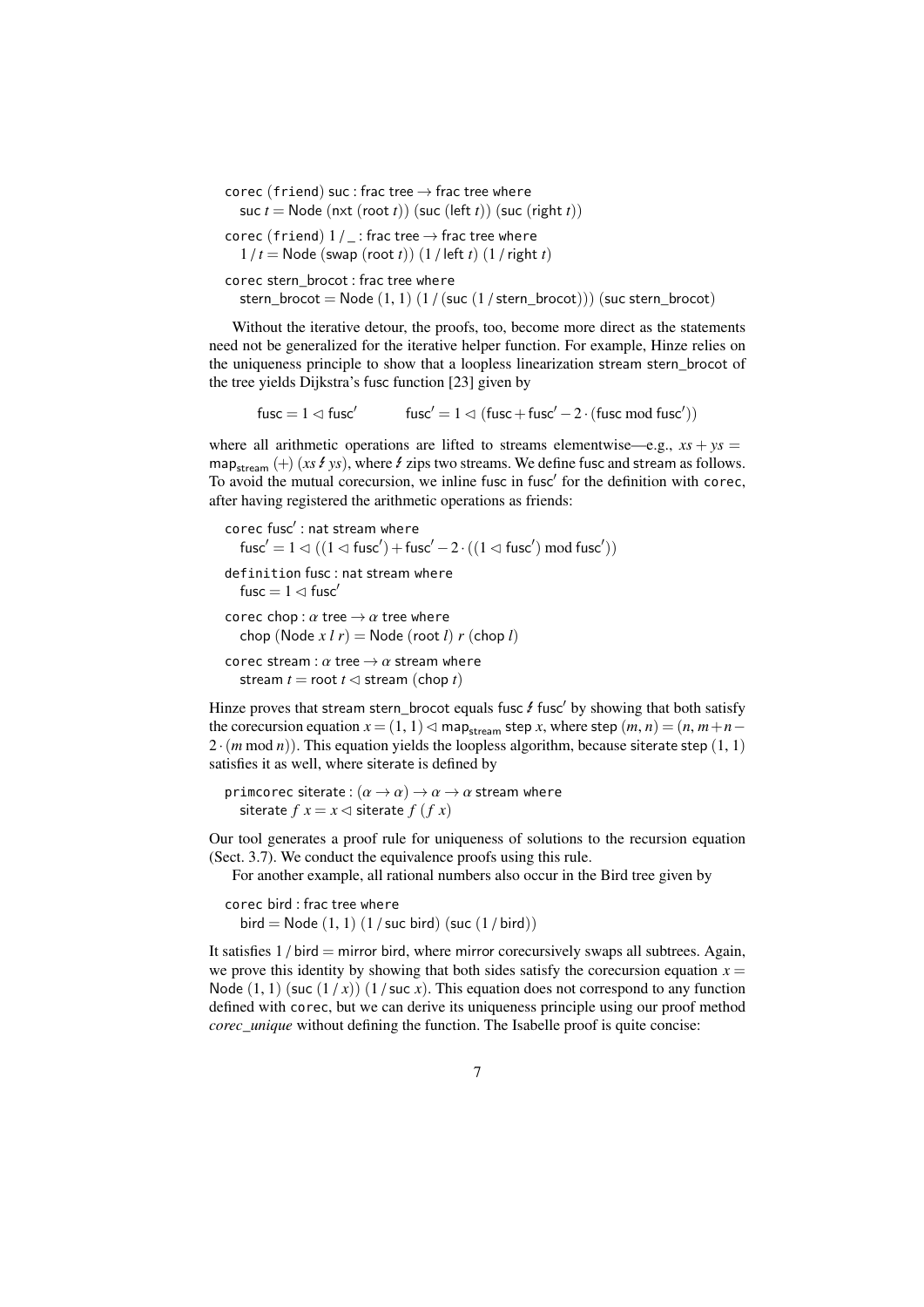| let $?H = \lambda x$ . Node $(1, 1)$ (suc $(1/x)$ ) $(1/suc x)$                                                           |                                            |
|---------------------------------------------------------------------------------------------------------------------------|--------------------------------------------|
| have <i>mb</i> : mirror bird = $?H$ (mirror bird)                                                                         | by $(\text{rule tree}.\text{expand})\dots$ |
| have <i>unique</i> : $\forall t$ . $t = ?H$ $t \longrightarrow t =$ mirror bird by <i>corec_unique</i> ( <i>fact mb</i> ) |                                            |
| have $1/bird = ?H (1/bird)$                                                                                               | by $(\text{rule tree}.\text{expand})\dots$ |
| then show $1/bird = mirror bird$                                                                                          | by $(\text{rule} \text{ unique})$          |
|                                                                                                                           |                                            |

No coinduction is needed: The identities are proved by expanding the definitions a finite number of times (once each here). We also show that odd\_mirror bird = stern\_brocot by uniqueness, where odd\_mirror swaps the subtrees only at levels of odd depth.

Gammie and Lochbihler manually derive each uniqueness rule using a separate coinduction proof. For odd\_mirror alone, the proof requires 25 lines. With AmiCo's *corec\_unique* proof method, such proofs are automatic.

#### <span id="page-7-0"></span>2.4 Breadth-First Tree Labeling

Abel and Pientka [\[4\]](#page-23-1) demonstrate the expressive power of sized types in Agda with the example of labeling the nodes of an infinite binary tree in breadth-first order, which they adapted from Jones and Gibbons [\[39\]](#page-25-8). The function bfs takes a stream of streams of labels as input and labels the nodes at depth *i* according to a prefix of the *i*th input stream. It also outputs the streams of unused labels. Then bf ties the knot by feeding the unused labels back into bfs:

 $bfs ((x \triangleleft xs) \triangleleft ys) =$ let  $(l, ys') = bfs ys; (r, ys'') = bfs ys' in (Node x l r, xs < y s'')$  $bf x s = \text{let } (t, \text{ } \text{lb} \text{ls}) = \text{bfs} (xs \leq \text{lb} \text{ls}) \text{ in } t$ 

Because bfs returns a pair, we define the two projections separately and derive the original specification for bfs trivially from the definitions. One of the corecursive calls to bfs<sub>2</sub> occurs in the context of bfs<sub>2</sub> itself—it is "self-friendly" (Sect. [4.2\)](#page-18-0).

```
corec (friend) bfs<sub>2</sub> : \alpha stream stream \rightarrow \alpha stream stream
  where bfs_2 ((x \triangleleft xs) \triangleleft ys) = xs \triangleleft bfs_2 (bfs_2 ys))
corec bfs_1 : \alpha stream stream \rightarrow \alpha tree where
   bfs_1 ((x \triangleleft xs) \triangleleft ys) = Node x (bfs_1 ys) (bfs_1 (bfs_2 ys))definition bfs: \alpha stream \rightarrow \alpha tree where
   bfs xs = (bfs_1 xss, bfs_2 xss)corec labels : \alpha stream \rightarrow \alpha stream stream where
   labels xs = bfs (xs \leq labels xs)
definition bf: \alpha stream \rightarrow \alpha tree where
   bf xs = bfs_1 (xs \leq labels xs)
```
For comparison, Abel's and Pientka's formalization in Agda is of similar size, but the user must provide some size hints for the corecursive calls.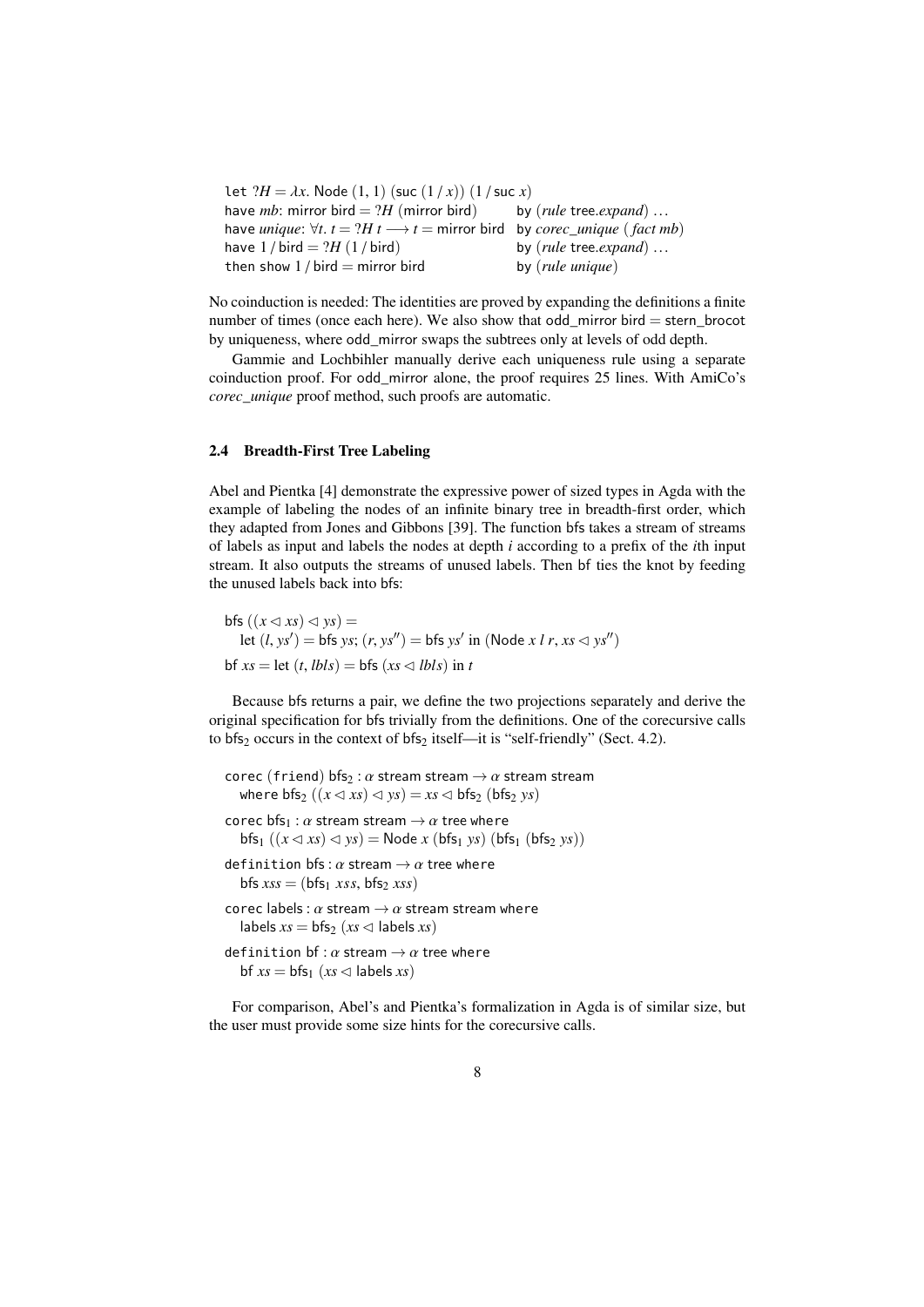#### 2.5 Stream Processors

Stream processors are a standard example of mixed fixpoints:

datatype  $(\alpha, \beta, \delta)$  sp<sub>µ</sub> = Get  $(\alpha \rightarrow (\alpha, \beta, \delta)$  sp<sub>µ</sub> $)$  | Put  $\beta \delta$ <br>codatatype  $(\alpha, \beta)$  sp = Ip (out:  $(\alpha, \beta, (\alpha, \beta)$  sp) sp) codatatype  $(\alpha, \beta)$  sp<sub>v</sub> = ln (out:  $(\alpha, \beta, (\alpha, \beta)$  sp<sub>v</sub>) sp<sub>µ</sub>)

When defining functions on these objects, we previously had to break them into a recursive and a corecursive part, using Isabelle's primcorec command for the latter [\[16\]](#page-24-5). Since our tool supports mixed recursion–corecursion, we can now express functions on stream processors more directly.

 $\overline{a}$ 

We present two functions. The first one runs a stream processor:

```
corecursive run : (\alpha, \beta) sp<sub>v</sub> \rightarrow \alpha stream \rightarrow \beta stream where
    run sp s = \text{case out } sp \text{ of }Get f \Rightarrow run (\ln (f(\text{shd } s))) (stl s)
         \vert Put b \mathfrak{so} \Rightarrow \mathfrak{b} \triangleleft \text{ run } \mathfrak{so} \mathfrak{s}\langletwo-line termination proof\rangle
```
The second function, ∘∘, composes two stream processors:

```
corec (friend) get where
     get f = \ln (\text{Get } (\lambda a, \text{ out } (f a)))corecursive \circ \circ : (\beta, \gamma) sp<sub>v</sub> \rightarrow (\alpha, \beta) sp<sub>v</sub> \rightarrow (\alpha, \gamma) sp<sub>v</sub> where
       s p \circ s p' = \text{case} (\text{out } sp, \text{out } sp') of<br>
\left( \begin{array}{c} \text{Put } h \text{ s}p \\ \text{or } h \end{array} \right) \rightarrow \text{In} (\text{Put } h \text{ s}p)(\text{Put } b \text{ sp}, \_) \Rightarrow \ln (\text{Put } b \text{ (sp \circ o \text{ sp}'))<br>
(\text{Get } f \text{ Put } b \text{ sn}') \rightarrow \ln (f \text{ h}) \circ \text{on} \text{ sn}'| (Get f, Put b sp') \Rightarrow In (f b) \circ \circ sp'<br>| (Cet f') \Rightarrow get (lg speed n (f')
              | \left( \right), Get f' \right) \Rightarrow get (\lambda a. sp \circ \circ \ln (f' a))\langletwo-line termination proof\rangle
```
The selector out in the noncorecursive friend get is legal, because get also adds a constructor. In both cases, the corecursive command emits a termination proof obligation, which we discharged in two lines, using the same techniques as when defining recursive functions. This command is equivalent to corec, except that it lets the user discharge proof obligations instead of applying some standard proof automation.

# 2.6 A Calculator

Next, we formalize a calculator example by Hur et al. [\[37\]](#page-25-9). The calculator inputs a number, computes the double of the sum of all inputs, and outputs the current value of the sum. When the input is 0, the calculator counts down to 0 and starts again. Hur et al. implement two versions, f and g, in a programming language embedded deeply in Coq and prove that f simulates g using parameterized coinduction.

We model the calculator in a shallow fashion as a function from the current sum to a stream processor for nats. Let calc abbreviate nat  $\rightarrow$  (nat, nat) sp<sub>y</sub>. We can write<br>the program directly as a function and very closely to its specification [37] Figure 21 the program directly as a function and very closely to its specification [\[37,](#page-25-9) Figure 2]. In f and g, the corecursion goes through the friends get and restart, and the constructor guard is hidden in the abbreviation put  $x sp = \ln (\text{Put } x sp)$ .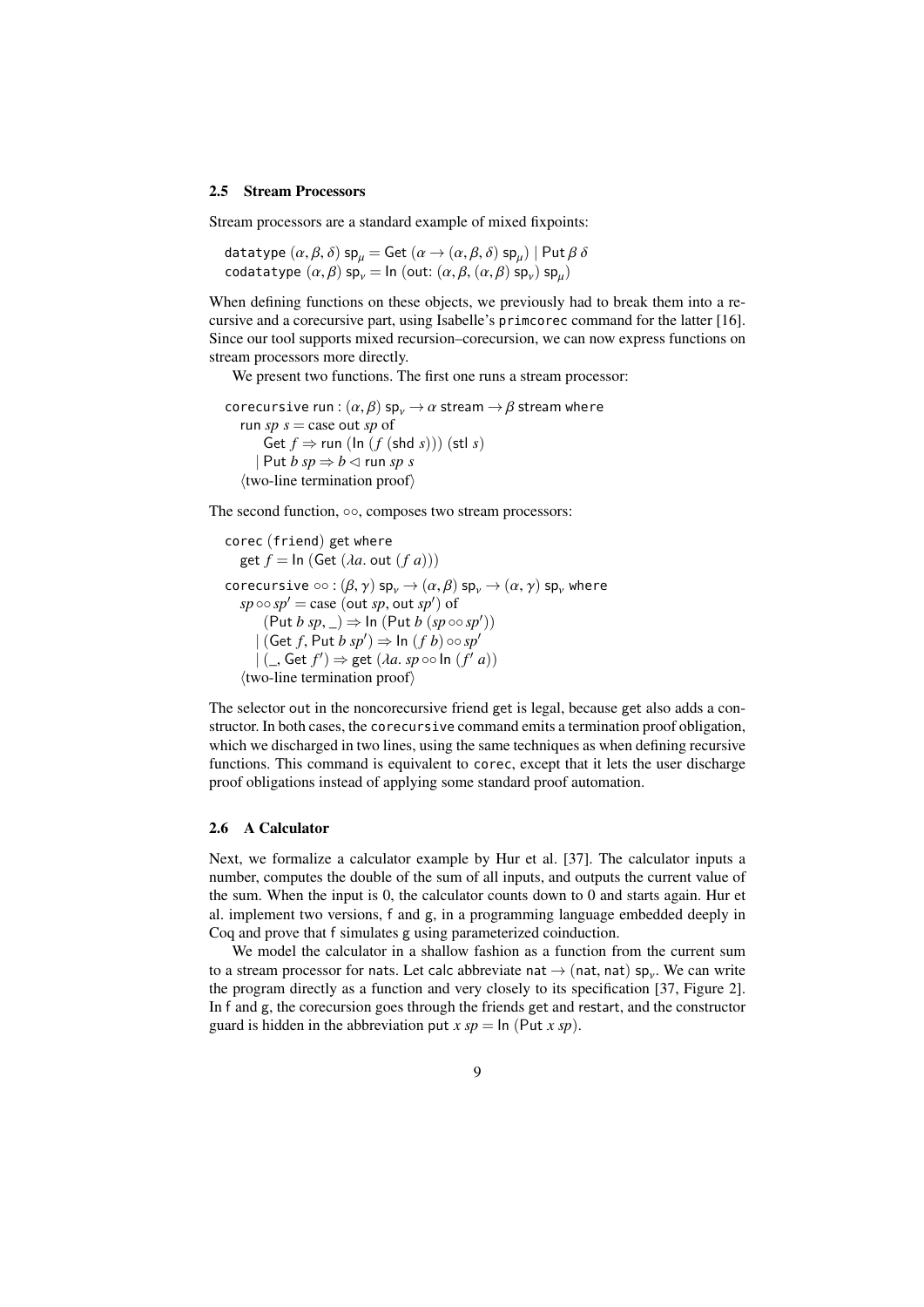```
corec (friend) restart : calc \rightarrow calc where
   restart h n = if n > 0 then put n (restart h (n-1)) else h 0corec f : calc where
  f n = put n (get (\lambda v. if v \neq 0 then f (2 \cdot v + n) else restart f (v+n)))
corec g : calc where
   g m = \text{put} (2 \cdot m) (\text{get } (\lambda v \cdot \text{if } v = 0 \text{ then restart } g (2 \cdot m) \text{ else } g (v + m)))
```
Our task is to prove that g *m* simulates f  $(2 \cdot m)$ . In fact, the two can even be proved to be bisimilar. In our shallow embedding, bisimilarity coincides with equality. We can prove  $g m = f (2 \cdot m)$  by coinduction with the rule generated for the friends get and restart.

### <span id="page-9-3"></span>2.7 Lazy List Filtering

A classic example requiring a mix of recursion and corecursion is filtering on lazy lists. Given the polymorphic type of lazy lists

codatatype  $\alpha$  llist =  $\left[ \right]$  | (lhd:  $\alpha$ )  $\lhd$  (ltl:  $\alpha$  llist)

the task is to define the function lfilter :  $(\alpha \rightarrow \text{bool}) \rightarrow \alpha$  llist  $\rightarrow \alpha$  llist that retains only the elements that satisfy the given predicate. Paulson [\[58\]](#page-26-8) defined lfilter using an inductive search predicate. His development culminates in a proof of

<span id="page-9-0"></span>If 
$$
P \circ \text{Hitter } Q = \text{Hitter } (\lambda x. P x \wedge Q x) \tag{1}
$$

In Dafny, Leino [\[45\]](#page-25-10) suggests a definition that mixes recursion and corecursion. We can easily replicate Leino's definition in Isabelle, where set converts lazy lists to sets:

corecursive lfilter :  $(\alpha \rightarrow \text{bool}) \rightarrow \alpha$  llist  $\rightarrow \alpha$  llist where lfilter *P xs* = if  $\forall x \in$  set *xs*. ¬ *P x* then [] else if *P* (lhd *xs*) then lhd  $xs \leq$  lfilter *P* (ltl *xs*) else lfilter *P* (ltl *xs*)  $\langle$ 13-line termination proof $\rangle$ 

The nonexecutability of the infinite  $\forall$  quantifier in the 'if' condition is unproblematic in HOL, which has no built-in notion of computation. Lochbihler and Hölzl [\[48\]](#page-25-11) define lfilter as a least fixpoint in the prefix order on llist. Using five properties, they substantiate that fixpoint induction leads to shorter proofs than Paulson's approach.

We show how to prove three of their properties using our definition, namely [\(1\)](#page-9-0) and

$$
[filter P xs = [] \longleftrightarrow (\forall x \in \text{set } xs. \neg P xs)
$$
\n
$$
ext (Filter P ws) = ext (us G [u] P x)
$$
\n(2)

<span id="page-9-2"></span><span id="page-9-1"></span>
$$
\text{set (Hilter } P \, xs) = \text{set } xs \cap \{x \mid P \, x\} \tag{3}
$$

We start with [\(2\)](#page-9-1). We prove the interesting direction,  $\longrightarrow$ , by induction on  $x \in$  set *xs*, where the inductive cases are solved automatically. For [\(3\)](#page-9-2), the  $\supset$  direction is also a simple induction on set. The other direction requires two nested inductions: first on  $x \in$  set (lfilter *P xs*) and then a well-founded induction on the termination argument for the recursion in lfilter. Finally, we prove [\(1\)](#page-9-0) using the uniqueness principle. We first derive the uniqueness rule for lfilter by a coinduction with a nested induction; this approach reflects the mixed recursive-corecursive definition of lfilter, which nests recursion inside corecursion.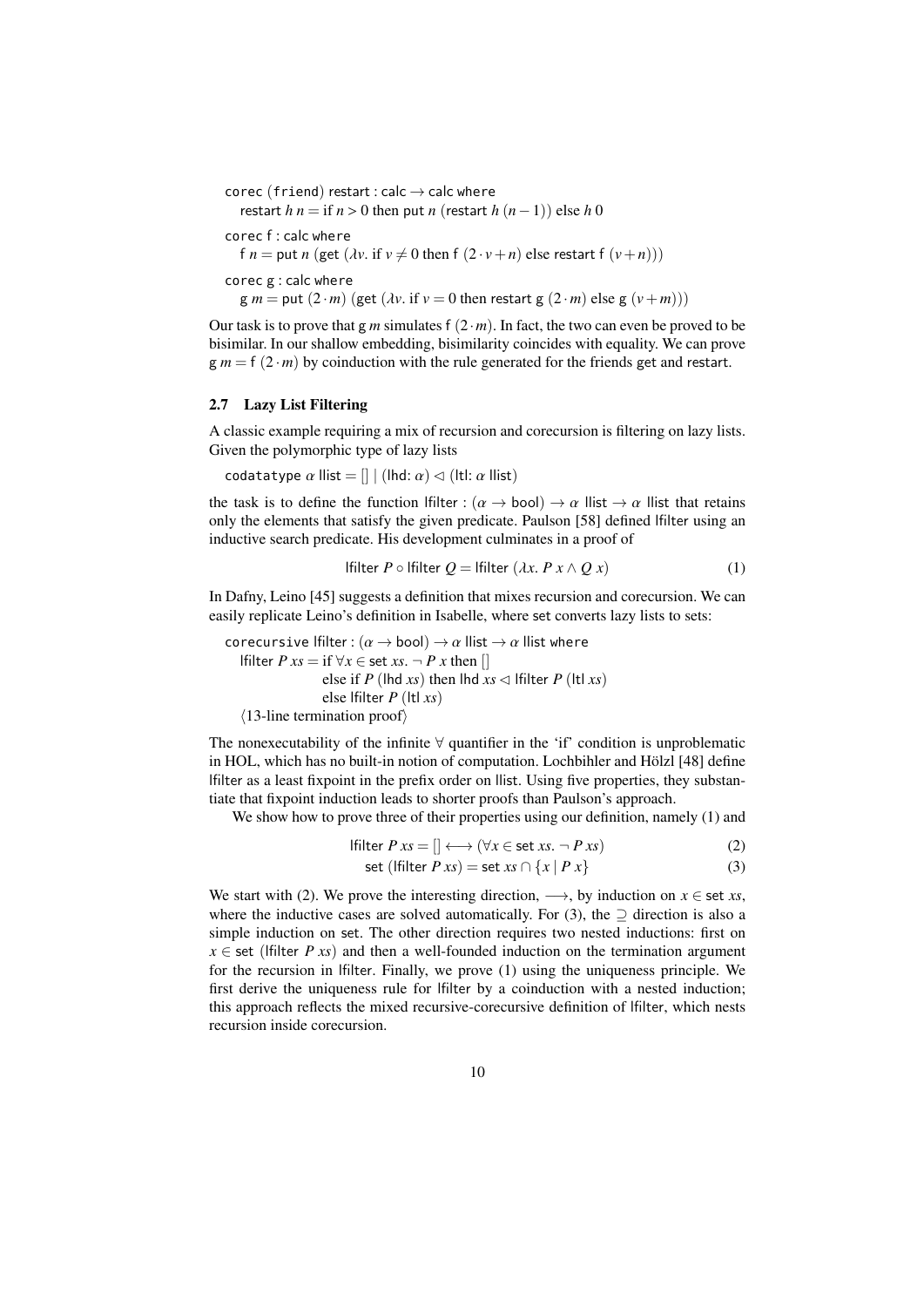```
lemma lfilter_unique:
   (\forallxs. f xs = if \forallx ∈ set xs. ¬ P x then []
                  else if P (lhd xs) then lhd xs \leq f (ltl xs)
                  else f (ltl xs)) \longrightarrowf =Ifilter P
```
(Our tool does not yet generate uniqueness rules for mixed recursive–corecursive definitions.) Then the proof of [\(1\)](#page-9-0) is automatic:

Lemma! filter 
$$
P \circ
$$
! filter  $Q =$ ! filter  $(\lambda x. P x \wedge Q x)$  by (rule! filter\\_unique) (auto.  $elim: \text{llist.set\_cases})$ 

Alternatively, we could have proved [\(1\)](#page-9-0) by coinduction with a nested induction on the termination argument. The uniqueness principle works well because it incorporates both the coinduction and the induction. This underlines that uniqueness can be an elegant proof principle for mixed recursive–corecursive definitions, despite being much weaker than coinduction in the purely corecursive case. Compared with Lochbihler and Hölzl's proofs by fixpoint induction, our proofs are roughly of the same length, but corecursive eliminates the need for the lengthy setup for the domain theory.

# <span id="page-10-0"></span>2.8 Generative Probabilistic Values

Our final example relies on a codatatype that fully exploits Isabelle's modular datatype architecture built on bounded natural functors (Sect. [3.1\)](#page-11-2) and that cannot be defined easily, if at all, in other systems. This example is covered in more detail in the report [\[15\]](#page-24-8).

Lochbihler [\[47\]](#page-25-12) proposes generative probabilistic values (GPVs) as a semantic domain for probabilistic input–output systems. Conceptually, each GPV chooses probabilistically between failing, terminating with a result of type  $\alpha$ , and continuing by producing an output  $\gamma$  and transitioning into a reactive probabilistic value (RPV), which waits for a response  $\rho$  of the environment before moving to the generative successor state. Lochbihler models GPVs as a codatatype  $(\alpha, \gamma, \rho)$  gpv. He also defines a monadic language on GPVs similar to a coroutine monad and an operation inline for composing GPVs with environment converters. The definition of inline poses two challenges. First, it corecurses through the monadic sequencing operation ( $\gg$ )<sub>gpv</sub> : ( $\beta$ ,  $\gamma$ ,  $\rho$ ) gpv  $\rightarrow$  ( $\beta$   $\rightarrow$  $(\alpha, \gamma, \rho)$  gpv)  $\rightarrow (\alpha, \gamma, \rho)$  gpv. Due to HOL restrictions, all type variables in a friend's signature must show up in the resulting codatatype, which is not the case for  $(\ggg)_{\text{gpv}}$ . To work around this, we define a copy gpv' of gpv with a phantom type parameter  $\beta$ , register  $(\gg)_{\text{gpv}}$  as a friend, and define inline in terms of its copy on gpv'. Second, in integration is a non-well-founded manner through the environment converter. Since inline recurses in a non-well-founded manner through the environment converter. Since our tool supports only mixing with well-founded recursion, we mimic the tool's internal behavior using a least fixpoint operator.

Initially, Lochbihler had manually derived the coinduction rule up to  $\ggg_{\text{gpv}}$ , which our tool now generates. However, because of the copied type, our reformulation ended up roughly as complicated as the original. Moreover, we noted that coinduction up to congruence works only for equality; for user-defined predicates (e.g., typing judgments), the coinduction rule must still be derived manually. But even though this case study is not conclusive, it demonstrates the flexibility of the framework.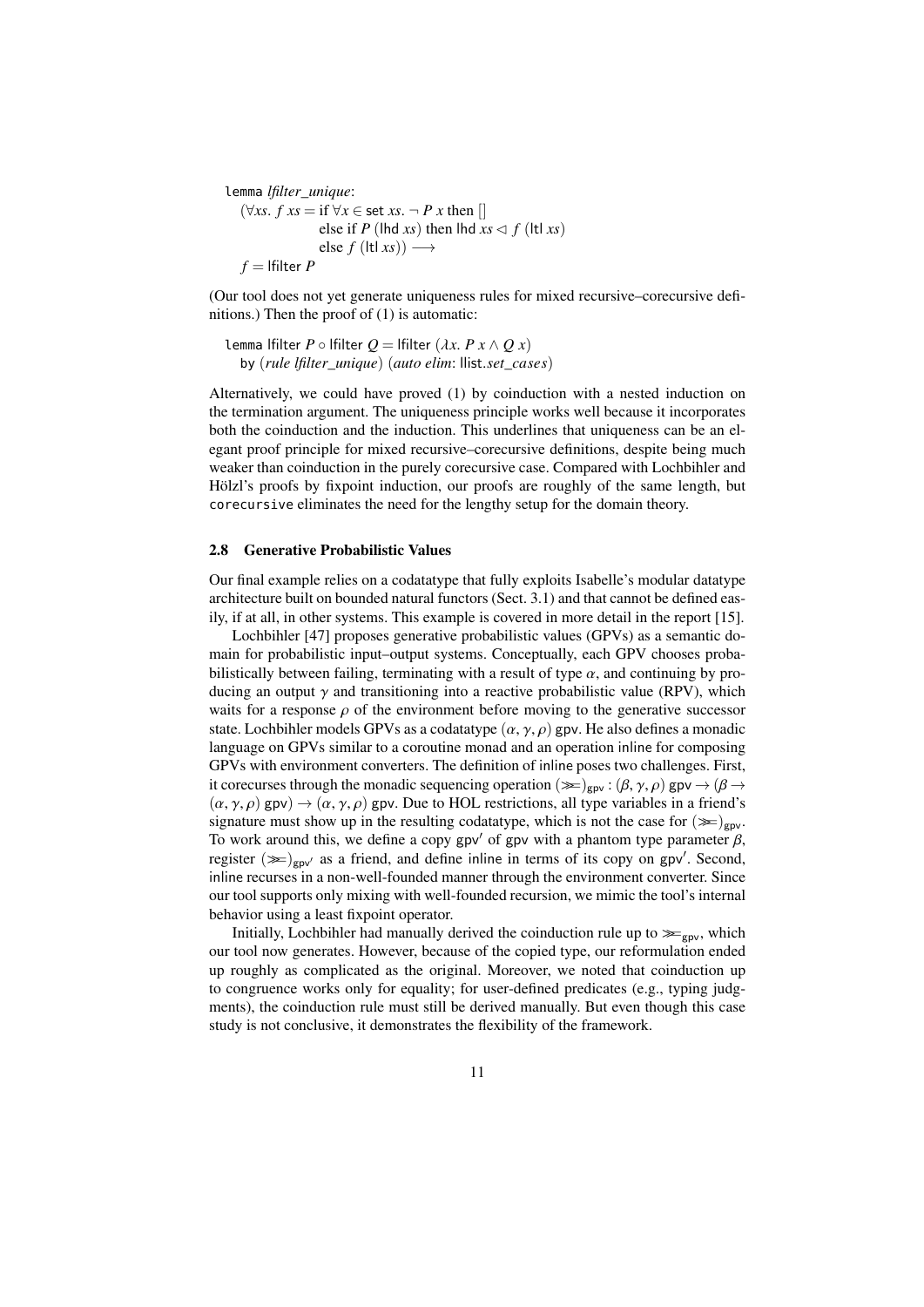# <span id="page-11-0"></span>3 The Low Level: Corecursor States

Starting from the primitive corecursor provided by Isabelle [\[16\]](#page-24-5), our tool derives corecursors up to larger and larger sets of friends. The corecursion state includes the set of friends  $\mathcal F$  and the corecursor corec $\mathfrak F$ . Four operations manipulate states:

- BASE gives the first nonprimitive corecursor by registering the first friends—the constructors (Sect. [3.3\)](#page-12-0);
- STEP incorporates a new friend into the corecursor (Sect. [3.4\)](#page-13-0);
- MERGE combines two existing sets of friends (Sect. [3.5\)](#page-14-0);
- INSTANTIATE specializes the corecursor type (Sect. [3.6\)](#page-14-1).

The operations BASE and STEP have already been described in detail and with many examples in our previous paper [\[17\]](#page-24-6). Here, we give a brief, self-contained account of them. MERGE and INSTANTIATE are new operations whose need became apparent in the course of implementation.

## <span id="page-11-2"></span>3.1 Bounded Natural Functors

The mathematics behind our tool assumes that the considered type constructors are both functors and relators, that they include basic functors such as identity, constant, sum, and product, and that they are closed under least and greatest fixpoints (initial algebras and final coalgebras). The tool satisfies this requirement by employing Isabelle's infrastructure for bounded natural functors (BNFs) [\[16,](#page-24-5) [67\]](#page-26-3). For example, the codatatype α stream is defined as the greatest solution to the fixpoint equation  $\beta \cong \alpha \times \beta$ , where both the right-hand side  $\alpha \times \beta$  and the resulting type  $\alpha$  stream are BNFs.

BNFs have both a functor and a relator structure. If K is a unary type constructor, we assume the existence of polymorphic constants for the functorial action, or map function, map<sub>K</sub>:  $(\alpha \to \beta) \to \alpha K \to \beta K$  and the relational action, or relator, rel<sub>K</sub>:  $(\alpha \to \beta \to \gamma K)$ bool)  $\rightarrow \alpha$  K  $\rightarrow \beta$  K  $\rightarrow$  bool, and similarly for *n*-ary type constructors. For finite lists, map<sub>list</sub> is the familiar map function, and given a relation  $r$ , rel<sub>list</sub>  $r$  relates two lists of the same length and with *r*-related elements positionwise. While the BNFs are functors on their covariant positions, the relator structure covers contravariant positions as well.

We assume that some of the polymorphic constants are known to be (relationally) *parametric* in some type variables, in the standard sense [\[60\]](#page-26-4). For example, if K is a ternary relator and c :  $(\alpha, \beta, \gamma)$  K, then c is parametric in  $\beta$  if rel<sub>K</sub> (=)  $r$  (=) c c holds for all  $r : \beta \to \beta' \to$  bool. In a slight departure from standard practice, if a term does not depend on a type variable  $\alpha$ , we consider it parametric in  $\alpha$ . The map function of a BNF is pend on a type variable  $\alpha$ , we consider it parametric in  $\alpha$ . The map function of a BNF is parametric in all its type variables. By contrast,  $=:\alpha \rightarrow \alpha \rightarrow$  bool is not parametric in  $\alpha$ .

#### <span id="page-11-1"></span>3.2 Codatatypes and Primitive Corecursion

We fix a codatatype J. In general, J may depend on some type variables, but we leave this dependency implicit for now. While J also may have multiple, curried constructors, it is viewed at the low level as a codatatype with a single constructor ctor<sub>J</sub> : J K<sub>ctor</sub>  $\rightarrow$  J and a destructor dtor<sub>J</sub> :  $J \rightarrow J K_{\text{ctor}}$ :

codatatype  $J = c$ tor<sub>J</sub> (dtor<sub>J</sub>:  $J K_{ctor}$ )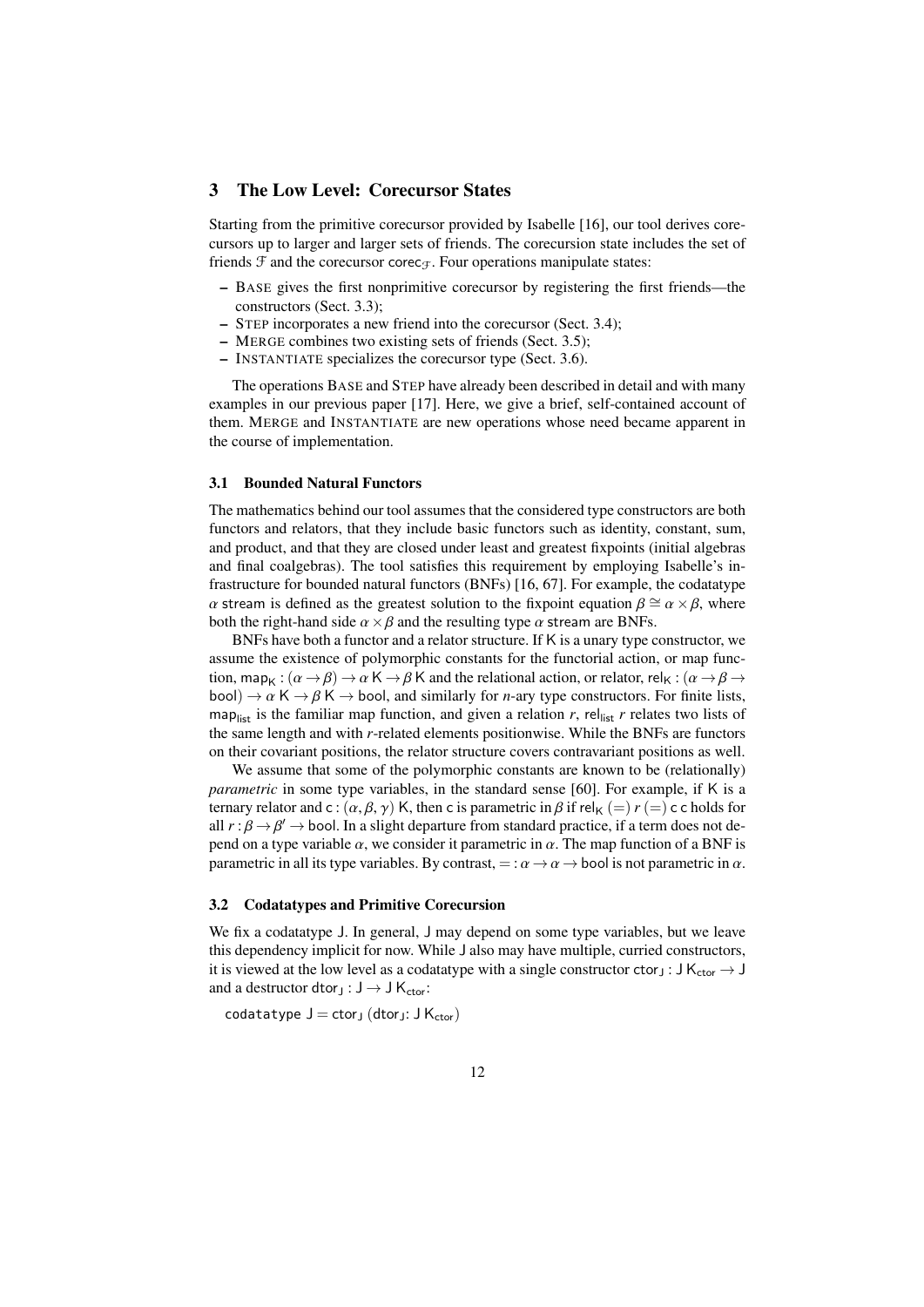The mutually inverse constructor and destructor establish the isomorphism between J and J K<sub>ctor</sub>. For streams, we have  $\beta$  K<sub>ctor</sub> =  $\alpha \times \beta$ , ctor  $(h, t) = h \triangleleft t$ , and dtor  $xs =$ (shd *xs*, stl *xs*). Low-level constructors and destructors combine several high-level constructors and destructors in one constant each. Internally, the codatatype command works on the low level, providing the high-level constructors as syntactic sugar [\[16\]](#page-24-5).

In addition, the codatatype command derives a primitive corecursor corec<sub>J</sub> :  $(\alpha \rightarrow$  $\alpha$  K<sub>ctor</sub>)  $\rightarrow \alpha \rightarrow J$  characterized by the equation corec<sub>J</sub>  $b =$  ctor  $\circ$  map<sub>K<sub>ctor</sub> (corec<sub>J</sub>  $b$ )  $\circ$ </sub> *b*. The primcorec command, provided by Isabelle, reduces a primitively corecursive specification to a plain, acyclic definition expressed using this corecursor.

#### <span id="page-12-0"></span>3.3 Corecursion up to Constructors

We call blueprints the arguments passed to corecursors. When defining a corecursive function f, a *blueprint* for f is produced, and f is defined as the corecursor applied to the blueprint. The expressiveness of a corecursor is indicated by the codomain of its blueprint argument. The blueprint passed to the primitive corecursor must return an  $\alpha$  K<sub>ctor</sub> value—e.g., a pair  $(m, x)$ : nat  $\times \alpha$  for streams of natural numbers. The remaining corecursion structure is fixed: After producing *m*, we proceed corecursively with *x*. We cannot produce two numbers before proceeding corecursively—to do so, the blueprint would have to return  $(m, (n, x))$ : nat  $\times$  (nat  $\times \alpha$ ).

Our first strengthening of the corecursor allows an arbitrary number of constructors before proceeding corecursively. This process takes a codatatype J and produces an initial corecursion state  $\langle \mathcal{F}, \Sigma_{\mathcal{F}}$ , corec<sub> $\mathcal{F}\rangle$ </sub>, where  $\mathcal{F}$  is a set of known friends,  $\Sigma_{\mathcal{F}}$  is a BNF that incorporates the type signatures of known friends, and corec $\tau$  is a corecursor. We omit the set-of-friends index whenever it is clear from the context. The initial state knows only one friend, ctor.

BASE: 
$$
\mathsf{J} \rightsquigarrow \langle \mathcal{F}, \Sigma_{\mathcal{F}}, \text{corec}_{\mathcal{F}} \rangle
$$
 where

\n $\mathcal{F} = \{\text{ctor}\}$ 

\n $\alpha \Sigma_{\mathcal{F}} = \alpha \, \mathsf{K}_{\text{ctor}}$ 

\n $\text{corec}_{\mathcal{F}} : (\alpha \to \alpha \, \Sigma_{\mathcal{F}}^+) \to \alpha \to \mathsf{J}$ 

Let us define the type  $\alpha \Sigma_{\mathcal{F}}^+$  used for the corecursor. First, we let  $\alpha \Sigma_{\mathcal{F}}^*$  be the free monad of  $\Sigma$  extended with J-constant leaves:

datatype  $\alpha \Sigma_{\mathcal{F}}^* = \mathsf{Oper}\left((\alpha \Sigma_{\mathcal{F}}^*)\Sigma_{\mathcal{F}}\right) \mid \mathsf{Var}\,\alpha \mid \mathsf{Cst}\,\mathsf{J}$ 

Inhabitants of  $\alpha \Sigma_{\mathcal{F}}^*$  are (*formal*) *expressions* built from variable or constant leaf nodes<br>(Var or Cst) and a syntactic representation of the constants in  $\mathcal{F}$  Writing [ctor] for (Var or Cst) and a syntactic representation of the constants in  $F$ . Writing  $\boxed{\text{ctor}}$  for Oper :  $(\alpha \Sigma_{\mathcal{F}}^*)$  K<sub>ctor</sub>  $\rightarrow \alpha \Sigma_{\mathcal{F}}^*$ , we can build expressions such as  $\boxed{\text{ctor}}$   $(1, \text{Var}(x : \alpha))$ <br>and  $\boxed{\text{ctor}}$  $(2, \boxed{\text{ctor}}$  $(3, \boxed{\text{ct}(x : 0)})$ . The type  $\alpha \Sigma^+$  of *quarded expressions* is similar and  $\boxed{\text{ctor}}$   $(2, \boxed{\text{ctor}}$   $(3, \text{Cst } (xs : J)))$ . The type  $\alpha \Sigma_x^+$ , of *guarded expressions*, is similar to  $\alpha \Sigma^*$ , except that it requires at least one  $\boxed{\text{ctor}}$  quard on every path to a Var. Forto  $\alpha \sum_{\mathcal{F}}^*$ , except that it requires at least one  $\boxed{\text{ctor}}$  guard on every path to a Var. For-<br>mally  $\alpha \sum_{\mathcal{F}}^+$  is defined as  $((\alpha \sum_{\mathcal{F}}^*)K) \sum_{\mathcal{F}}^*$  so that K, marks the quards. To simplify mally,  $\alpha \Sigma_{\mathcal{F}}^+$  is defined as  $((\alpha \Sigma_{\mathcal{F}}^+) \mathsf{K}_{\text{ctor}}) \Sigma_{\mathcal{F}}^*$ , so that  $\mathsf{K}_{\text{ctor}}$  marks the guards. To simplify notation we will pretend that  $\alpha \Sigma^+ \subset \alpha \Sigma^*$ notation, we will pretend that  $\alpha \Sigma_{\mathcal{F}}^+ \subseteq \alpha \Sigma_{\mathcal{F}}^+$ .<br>
Guarded variable leaves represent core

Guarded variable leaves represent corecursive calls. Constant leaves allow us to stop the corecursion with an immediate result of type J. The polymorphism of  $\Sigma^*$  is crucial. If we instantiate  $\alpha$  to J, we can evaluate formal expressions with the function eval :  $J \Sigma^* \to J$  given by eval  $(\overline{[ctor]} x) = ctor (map_{K_{ctor}}$  eval *x*), eval  $(Var t) = t$ , and eval (Cst *t*) = *t*. We also write eval for other versions of the operator (e.g., for  $J\Sigma^+$ ).

The corecursor's argument, the blueprint, returns guarded expressions consisting of one or more applications of ctor before proceeding corecursively. Proceeding corecur-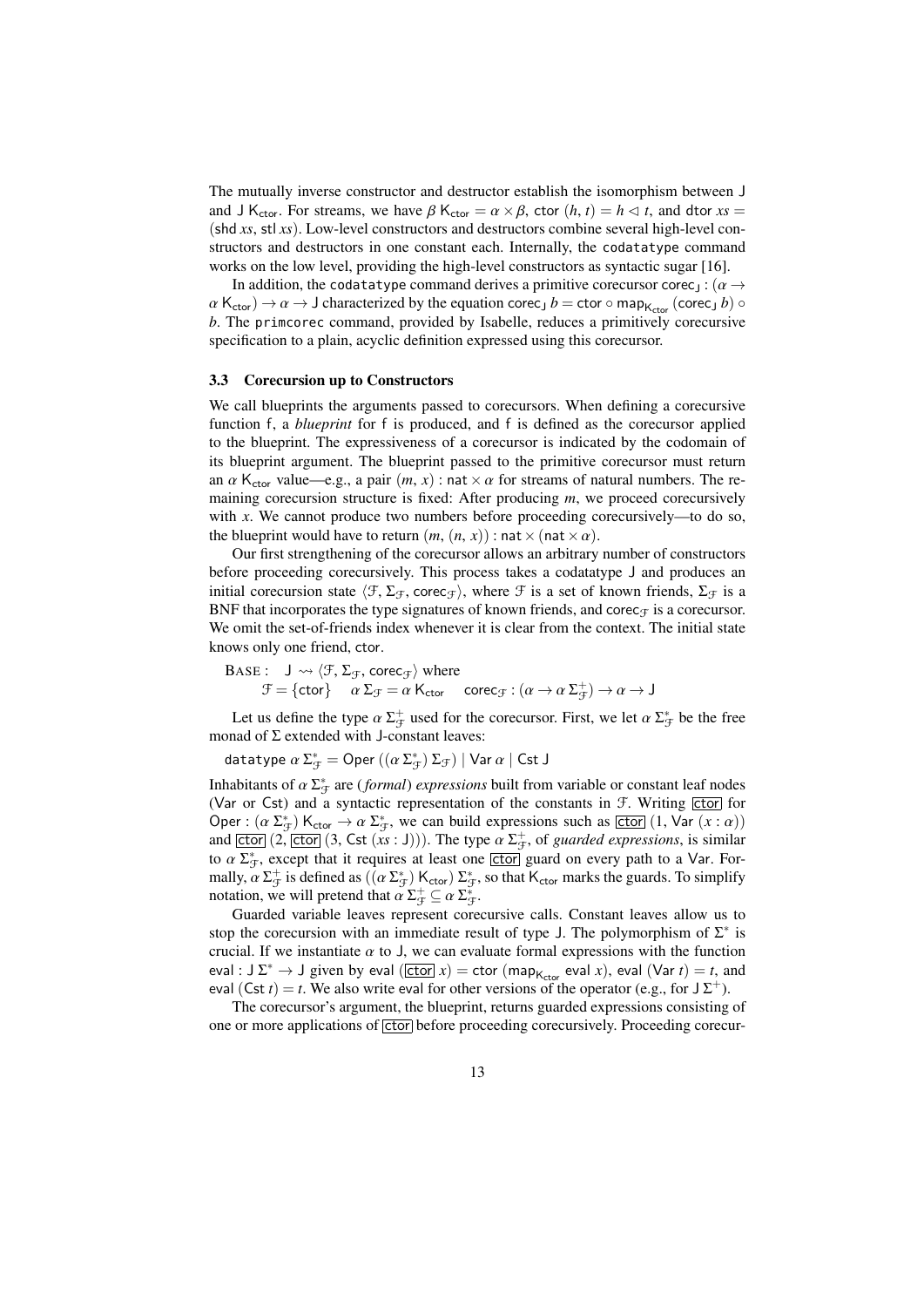sively means applying the corecursor to all variable leaves and evaluating the resulting expression. Formally:

$$
\mathsf{corec}_{\mathcal{F}}\,b = \mathsf{eval} \circ \mathsf{map}_{\Sigma_{\mathcal{F}}^+} \ (\mathsf{corec}_{\mathcal{F}}\,b) \circ b
$$

#### <span id="page-13-0"></span>3.4 Adding New Friends

Corecursors can be strengthened to allow friendly functions to surround the context of the corecursive call. At the low level, we consider only uncurried functions.

A function f :  $J K_f \rightarrow J$  is friendly if it consumes at most one constructor before producing at least one constructor. Friendliness is captured by a mixture of two syntactic constraints and the semantic requirement of parametricity of a certain term, called the *surface*. The syntactic constraints amount to requiring that f is *expressible* using corec<sub>T</sub>, irrespective of its actual definition.

Specifically, f must be equal to corec<sub>*F*</sub> *b* for some blueprint *b* :  $J K_f \rightarrow (J K_f) \Sigma^+$ that has the guarding constructor at the outermost position, and this object must be decomposable as  $b = s \circ \text{map}_{K_f} \langle id, \text{dtor} \rangle$  for some  $s : (\alpha \times \alpha \text{ K_{ctor}}) \cdot K_f \rightarrow \alpha \Sigma^+$ . The convolution operator  $\langle f, \alpha \rangle : \alpha \rightarrow \beta \times \gamma$  combines two functions  $f : \alpha \rightarrow \beta$  and  $\alpha : \alpha \rightarrow \gamma$ . convolution operator  $\langle f, g \rangle : \alpha \to \beta \times \gamma$  combines two functions  $f : \alpha \to \beta$  and  $g : \alpha \to \gamma$ .

We call *s* the *surface* of *b* because it captures *b*'s superficial layer while abstracting the application of the destructor. The surface *s* is more polymorphic than needed by the equation it has to satisfy. Moreover, *s* must be parametric in  $\alpha$ . The decomposition, together with parametricity, ensures that friendly functions apply dtor at most once to their arguments and do not look any deeper—the "consumes at most one constructor" property.

$$
\begin{array}{ll}\text{STEP}: & \langle \mathcal{F}, \Sigma_{\mathcal{F}}, \text{corec}_{\mathcal{F}} \rangle \text{ and } \text{f}: \text{J } \text{K}_{\text{f}} \rightarrow \text{J} \text{ friendly } \leadsto \langle \mathcal{F}', \Sigma_{\mathcal{F}'}, \text{corec}_{\mathcal{F}'} \rangle \text{ where } \\ & \mathcal{F}' = \mathcal{F} \cup \{\text{f}\} \quad \text{ } \alpha \Sigma_{\mathcal{F}'} = \alpha \Sigma_{\mathcal{F}} + \alpha \text{ K}_{\text{f}} \quad \text{ } \text{corec}_{\mathcal{F}'} : (\alpha \rightarrow \alpha \Sigma_{\mathcal{F}'}^+) \rightarrow \alpha \rightarrow \text{J} \end{array}
$$

The return type of blueprints corresponding to corec<sub> $\mathcal{F}'$ </sub> is  $\Sigma_{\mathcal{F}'}^+$ , where  $\Sigma_{\mathcal{F}'}$  extends  $\Sigma_{\mathcal{F}}$ with K<sub>f</sub>. The type  $\Sigma_{\mathcal{F}}^+$  allows all guarded expressions of the previous corecursor but may also refer to f. The syntactic representations  $g : \alpha \Sigma_{\mathcal{F}}^* K_g \to \alpha \Sigma_{\mathcal{F}}^*$  of old friends  $g \in \mathcal{F}$ <br>must be lifted to the type  $(\alpha \Sigma^*) K \to \alpha \Sigma^*$  which is straightforward. In the sequel must be lifted to the type  $(\alpha \Sigma_{\mathcal{F}}^*)$  K<sub>g</sub>  $\rightarrow \alpha \Sigma_{\mathcal{F}}^*$ , which is straightforward. In the sequel, we will reuse the notation  $\overline{\alpha}$  for the lifted syntactic representations. In addition to  $\overline{\alpha}$ we will reuse the notation  $\boxed{g}$  for the lifted syntactic representations. In addition to  $\boxed{g}$ , new expressions are allowed to freely use the syntactic representation  $\[\cdot\]$ :  $(\alpha \Sigma_{\mathcal{J'}}^*)$  K<sub>f</sub>  $\rightarrow$ <br> $\alpha \Sigma^*$  of the new friend f defined as  $\[\cdot\]$  Oper o lpr. I ike for store we have eval ( $\[\cdot\]$  x) –  $\alpha \sum_{j=1}^{k}$  of the new friend f, defined as  $\overline{f} = \overline{f}$  Oper  $\circ$  Inr. Like for ctor, we have eval  $(\overline{f} \mid x) = f$  (man., eval x). As before, we have corected  $h = \alpha$  and  $\circ$  man<sub>rth</sub> (corected)  $\circ h$ f (map<sub>K<sub>f</sub></sub> eval *x*). As before, we have corec<sub>J</sub> $\mathbf{p}$  *b* = eval  $\circ$  map<sub> $\Sigma_{\mathcal{F}}^{+}$ </sub> (corec<sub>J</sub> $\mathbf{p}$  *b*)  $\circ$  *b*.

Consider the corecursive specification of pointwise addition on streams of numbers, where  $\alpha$  K<sub>ctor</sub> is nat  $\times \alpha$  and dtor  $xs = (shd xs, stl xs)$ :

 $xs \oplus ys = (shd xs + shd ys) \lhd (stl xs \oplus stl ys)$ 

To make sense of this specification, we take  $\alpha$  K<sub>⊕</sub> to be  $\alpha \times \alpha$  and define  $\oplus$  as corec<sub>*F*</sub> *b*, where the blueprint *b* is

 $\lambda p$ . (shd (fst  $p$ ) + shd (snd  $p$ ))  $\Box$  Var (stl (fst  $p$ ), stl (snd  $p$ ))

To register  $\oplus$  as friendly, we must decompose *b* as *s* ◦ map<sub>K⊕</sub>  $\langle$ id, dtor $\rangle$ . Expanding the definition of map. definition of map $_{\mathsf{K}_\oplus},$  we get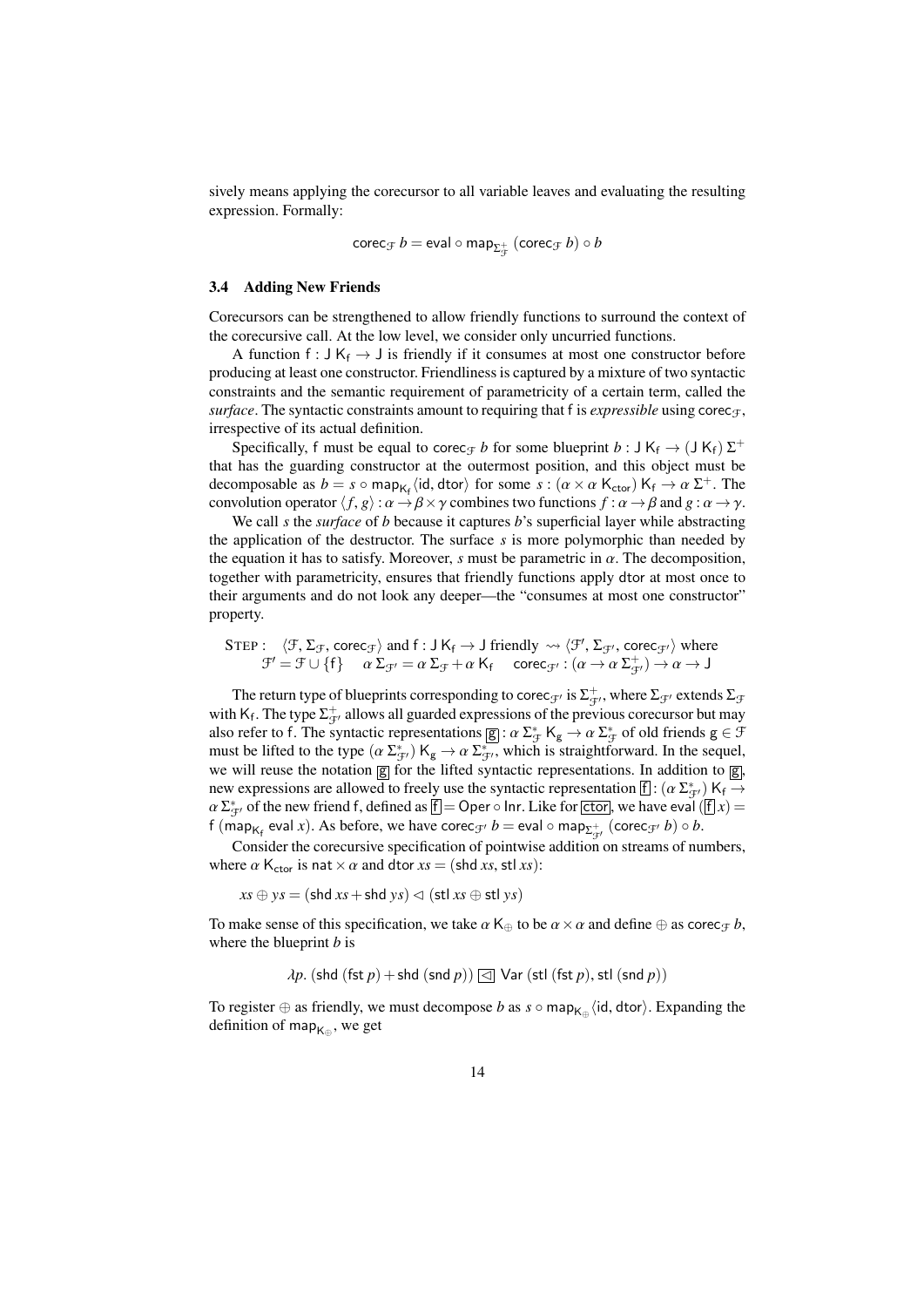map<sub>K⊕</sub> $\langle$ id, dtor $\rangle$ <br>dn  $\langle$ (fst.n. dtor  $=$   $\lambda p$ . ((fst *p*, dtor (fst *p*)), (snd *p*, dtor (snd *p*)))  $=$   $\lambda p$ . ((fst *p*, (shd (fst *p*), stl (fst *p*))), (snd *p*, (shd (snd *p*), stl (snd *p*))))

It is easy to see that the following term is a suitable surface *s*:

 $\lambda p'.$  (fst (snd (fst *p'*)) + fst (snd (snd *p'*)))  $\Box$  Var (snd (snd (fst *p'*)), snd (snd (snd *p'*)))

In Sect. [4,](#page-16-0) we give more details on how the system synthesizes blueprints and surfaces.

#### <span id="page-14-0"></span>3.5 Merging Corecursion States

Most formalizations are not linear. A module may import several other modules, giving rise to a directed acyclic graph of dependencies. We can reach a situation where the codatatype has been defined in module *A*; its corecursor has been extended with two different sets of friends  $\mathcal{F}_B$  and  $\mathcal{F}_C$  in modules *B* and *C*, each importing *A*; and finally module *D*, which imports *B* and *C*, requires a corecursor that mixes friends from  $\mathcal{F}_B$  and  $\mathcal{F}_C$ . To support this scenario, we need an operation that merges two corecursion states.

$$
\begin{array}{ll}\text{MERGE}: & \langle \mathcal{F}_1, \Sigma_{\mathcal{F}_1}, \text{corec}_{\mathcal{F}_1} \rangle \text{ and } \langle \mathcal{F}_2, \Sigma_{\mathcal{F}_2}, \text{corec}_{\mathcal{F}_2} \rangle \rightsquigarrow \langle \mathcal{F}, \Sigma_{\mathcal{F}}, \text{corec}_{\mathcal{F}} \rangle \text{ where } \\ & \mathcal{F} = \mathcal{F}_1 \cup \mathcal{F}_2 \quad \alpha \Sigma_{\mathcal{F}} = \alpha \Sigma_{\mathcal{F}_1} + \alpha \Sigma_{\mathcal{F}_2} \quad \text{corec}_{\mathcal{F}}: (\alpha \to \alpha \Sigma_{\mathcal{F}}^+) \to \alpha \to J \end{array}
$$

The return type of blueprints for corec<sub> $\mathcal F$ </sub> is  $\Sigma_{\mathcal F}^+$ , where  $\Sigma_{\mathcal F}$  is the sum of the two input signatures  $\Sigma_{\mathcal{F}_1}$  and  $\Sigma_{\mathcal{F}_2}$ . By lifting the syntactic representations of old friends using overloading, we establish the invariant that for each  $f \in \mathcal{F}$  of a corecursor state, there is a syntactic representation  $[f]: \Sigma_{\mathcal{F}}^+$  K<sub>f</sub>  $\to \Sigma_{\mathcal{F}}^+$ . The function eval is then defined in the usual way and constitutes the main ingredient in the definition of corec $<sub>F</sub>$  with the usual</sub> characteristic equation. For operations  $f \in \Sigma_{\mathcal{F}_1} \cap \Sigma_{\mathcal{F}_2}$ , two syntactic representations are available; we arbitrarily choose the one inherited from  $\Sigma_{\mathcal{F}_1}$ .

#### <span id="page-14-1"></span>3.6 Type Instantiation

We have so far ignored the potential polymorphism of J. Consider  $J = \alpha$  stream. The operations on corecursor states allow friends of type ( $\alpha$  stream) K  $\rightarrow \alpha$  stream but not (nat stream)  $K \rightarrow$  nat stream. To allow friends for nat stream, we must keep track of specialized corecursors. First, we need an operation for instantiating corecursor states.

INSTANTIATE:  $\langle F, \Sigma_{\mathcal{F}}, \text{corec}_{\mathcal{F}} \rangle \rightsquigarrow \langle F[\overline{\sigma}/\overline{\alpha}], \Sigma_{\mathcal{F}}[\overline{\sigma}/\overline{\alpha}], \text{corec}_{\mathcal{F}}[\overline{\sigma}/\overline{\alpha}] \rangle$ 

Once we have derived a specific corecursor for nat stream, we can extend it with friends of type (nat stream)  $K \rightarrow$  nat stream. Such friends cannot be added to the polymorphic corecursor, but the other direction works: Any friend of a polymorphic corecursor is also a friend of a specialized corecursor. Accordingly, we maintain a Pareto optimal subset of corecursor state instances  $\{(\mathcal{F}_5, \Sigma_{\mathcal{F}_5}, \text{core}_{\mathcal{F}_5}) \mid 5 \leq J\}$ , where  $\sigma' \leq \sigma$ <br>denotes that the type  $\sigma'$  can be obtained from the type  $\sigma$  by applying a type substitution denotes that the type  $\sigma'$  can be obtained from the type  $\sigma$  by applying a type substitution.<br>More specific corecursors are stored only if they have more friends: For each pair

More specific corecursors are stored only if they have more friends: For each pair of corecursor instances for S<sub>1</sub> and S<sub>2</sub> contained in the Pareto set, we have  $\mathcal{F}_{S_1} \supset \mathcal{F}_{S_2}$ whenever  $S_1 < S_2$ . All the corecursors in the Pareto set are kept up to date. If we add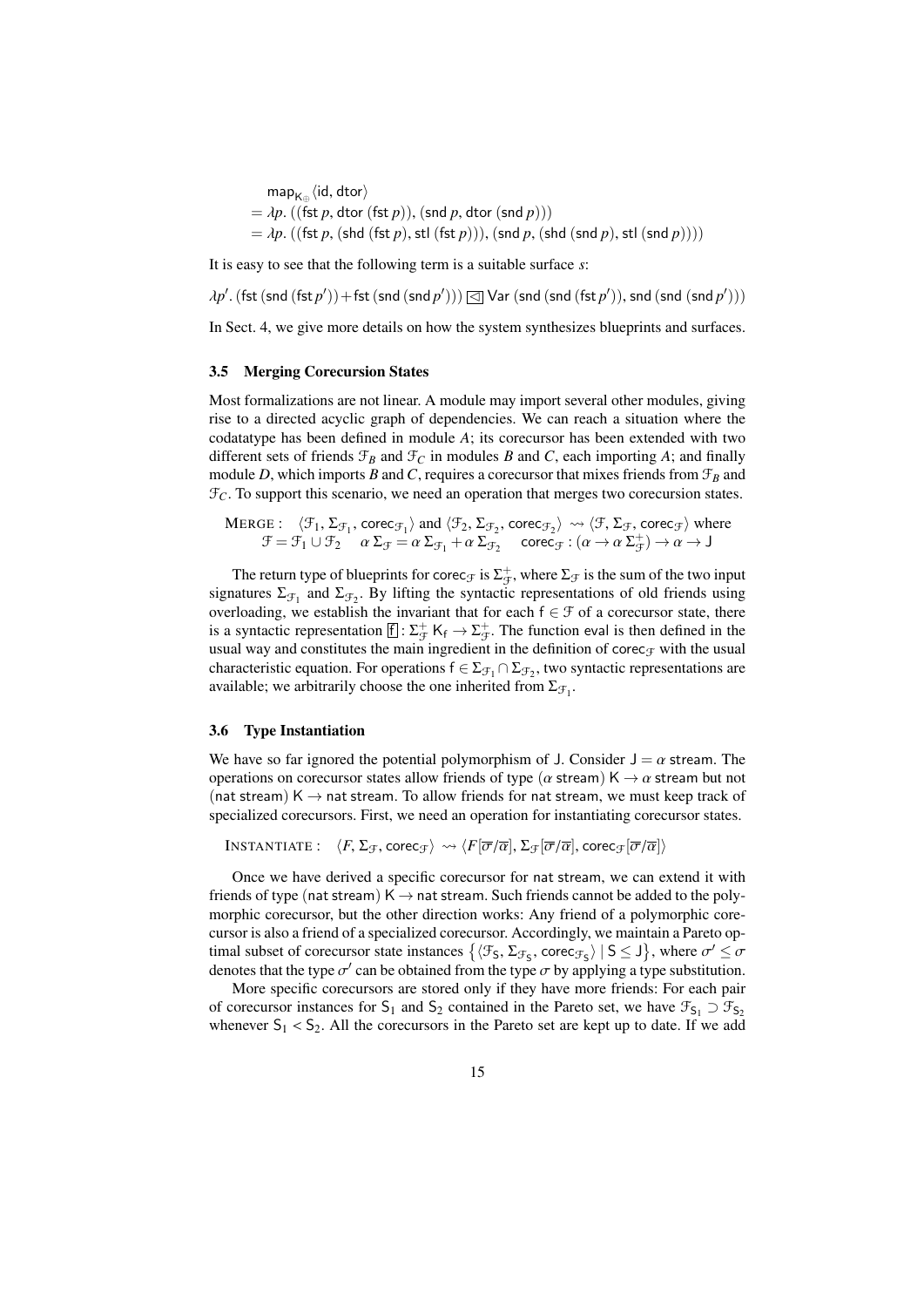a friend to a corecursor instance for S from the set via STEP, it is also propagated to all instances S' of S by applying INSTANTIATE to the output of STEP and combining the result with the existing corecursor state for S' via MERGE. When analyzing a user specification, corec selects the most specific applicable corecursor.

Eagerly computing the entire Pareto set is exponentially expensive. Consider a codatatype  $(\alpha, \beta, \gamma)$  J and the friends f for (nat,  $\beta$ ,  $\gamma$ ) J, g for  $(\alpha, \beta)$ : ring,  $\gamma$ ) J, and h for  $(\alpha, \beta, \text{bool})$  J. The set would contain eight corecursors, each with a different subset of  $\{f, g, h\}$  as friends. To avoid such an explosion, we settle for a lazy derivation strategy. In the above example, the corecursor for (nat,  $\beta$ :: ring, bool) J, with f, g, h as friends, is derived only if a definition needs it.

#### <span id="page-15-0"></span>3.7 Reasoning Principles

The primary activity of a working formalizer is to develop proofs. To conveniently reason about nonprimitively corecursive functions, corec provides two reasoning principles: coinduction up to congruence and a uniqueness theorem.

Coinduction up to Congruence Codatatypes are equipped with a coinduction principle. Coinduction reduces the task of proving equality between two inhabitants *l* and *r* of a codatatype to the task of exhibiting a relation *R* which relates *l* and *r* and is closed under application of destructors. A relation closed under destructors is called a *bisimulation*. The codatatype command derives a plain coinduction rule. The rule for stream follows:

$$
\frac{R \, l \, r \quad \forall x s \, x s'. \, R \, x s \, x s' \longrightarrow \text{shd } x s = \text{shd } x s' \land R \, (\text{stl } x s) \, (\text{stl } x s')}{l = r}
$$

To reason about functions that are corecursive up to a set of friends, a principle of coinduction up to congruence of friends is crucial. For a corecursor with friends F, our tool derives a rule that is identical to the standard rule except with  $R^{\mathcal{F}}(\text{st} \,|\, xs)$  (stl *xs*<sup>'</sup>) instead of *R* (stl *xs*) (stl *xs*<sup> $\prime$ </sup>), where  $R^{\mathcal{F}}$  denotes the congruence closure of the relation *R* with respect to the friendly operations F.

After registering a binary  $\oplus$  on nat stream as friendly, the introduction rules for the inductively defined congruence closure include

$$
\frac{x = x' \quad R^{\mathcal{F}} x s x s'}{R^{\mathcal{F}} (x \triangleleft x s) \ (x' \triangleleft x s')} \qquad \frac{R^{\mathcal{F}} x s x s' \quad R^{\mathcal{F}} y s y s'}{R^{\mathcal{F}} (x s \oplus y s) \ (x s' \oplus y s')}
$$

Since the tool maintains a set of incomparable corecursors, there is also a set of coinduction principles and a set of sets of introduction rules. The corec command orders the set of coinduction principles by increasing generality, which works well with Isabelle's philosophy of applying the first rule that matches.

In some circumstances, it may be necessary to reason about the union of friends associated with several incomparable corecursors. To continue with the example from Sect. [3.6,](#page-14-1) suppose we want to prove a formula about (nat,  $\beta$  :: ring, bool) J by coinduction up to f, g, h before the corresponding corecursor has been derived. Users can derive it and the associated coinduction principle by invoking a dedicated command:

coinduction\_upto (nat,  $\beta$  :: ring, bool) J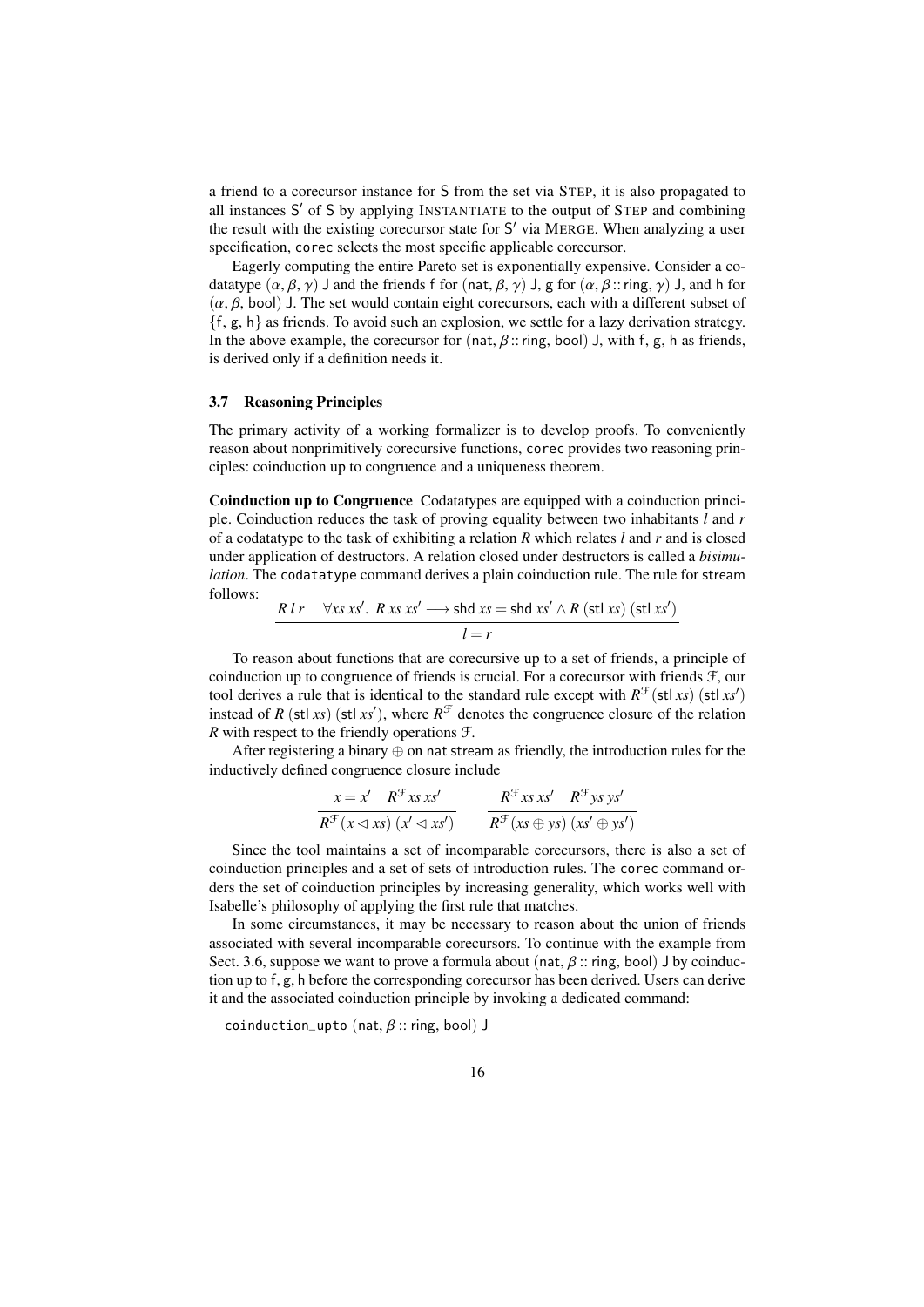Uniqueness Principles It is sometimes possible to achieve better automation by employing a more specialized proof method than coinduction. Uniqueness principles exploit the property that the corecursor is the unique solution to a fixpoint equation:

$$
h = \text{eval} \circ \text{map}_{\Sigma^+} \ h \circ b \longrightarrow h = \text{corec}_{\mathcal{F}} \ b
$$

This rule can be seen as a less powerful version of coinduction, where the bisimulation relation has been preinstantiated. In category-theoretic terms, the existence and uniqueness of a solution means that we maintain on J a completely iterative algebra [\[51\]](#page-26-9) (whose signature is gradually incremented with each additional friend).

For concrete functions defined with corec, uniqueness rules can be made even more precise by instantiating the blueprint *b*. For example, the pointwise addition on streams from Sect. [3.4](#page-13-0)

corec  $\oplus$  : nat stream  $\rightarrow$  nat stream  $\rightarrow$  nat stream where  $xs \oplus ys = (shd xs + shd vs) \lhd (stl xs \oplus stl vs)$ 

yields the following uniqueness principle:

$$
(\forall xs\; ys.\; h\; xs\; ys = (shd\; xs + shd\; ys) \lhd h\; (stl\; xs)\; (stl\; ys)) \longrightarrow h = \oplus
$$

Reasoning by uniqueness is not restricted to functions defined with corec. Suppose *t x* is an arbitrary term depending on a list of free variables *x*. The *corec\_unique* proof method, also provided by our tool, transforms proof obligations of the form

$$
(\forall \overline{x}. \ h \ \overline{x} = H \ \overline{x} \ h) \longrightarrow h \ \overline{x} = t \ \overline{x}
$$

into  $\forall \bar{x}$ . *t*  $\bar{x} = H \bar{x}$  *t*. The higher-order functional *H* must be such that the equation  $h \bar{x} = H \bar{x} h$  would be a valid corec specification (but without nested calls to *h* or unguarded calls). Internally, *corec\_unique* extracts the blueprint *b* from  $H \bar{x} h$  as if it would define *h* with corec<sub>T</sub> and uses the uniqueness principle for corec<sub>T</sub> instantiated with *b* to achieve the described transformation.

# <span id="page-16-0"></span>4 The High Level: From Commands to Definitions

AmiCo's two main commands corec (Sect. [4.1\)](#page-16-1) and friend\_of\_corec (Sect. [4.2\)](#page-18-0) introduce corecursive functions and register friends. We describe synthesis algorithms for any codatatype as implemented in the tool. We also show how to capture the "consumes at most one constructor, produces at least one constructor" contract of friends.

#### <span id="page-16-1"></span>4.1 Defining Corecursive Functions

The corec command reduces the user's corecursive equation to non(co)recursive primitives, so as to guard against inconsistencies. To this end, the command engages in a chain of definitions and proofs. Recall the general context:

– The codatatype J is defined as a fixpoint of a type constructor  $\alpha$  K<sub>ctor</sub> equipped with constructor ctor and destructor dtor.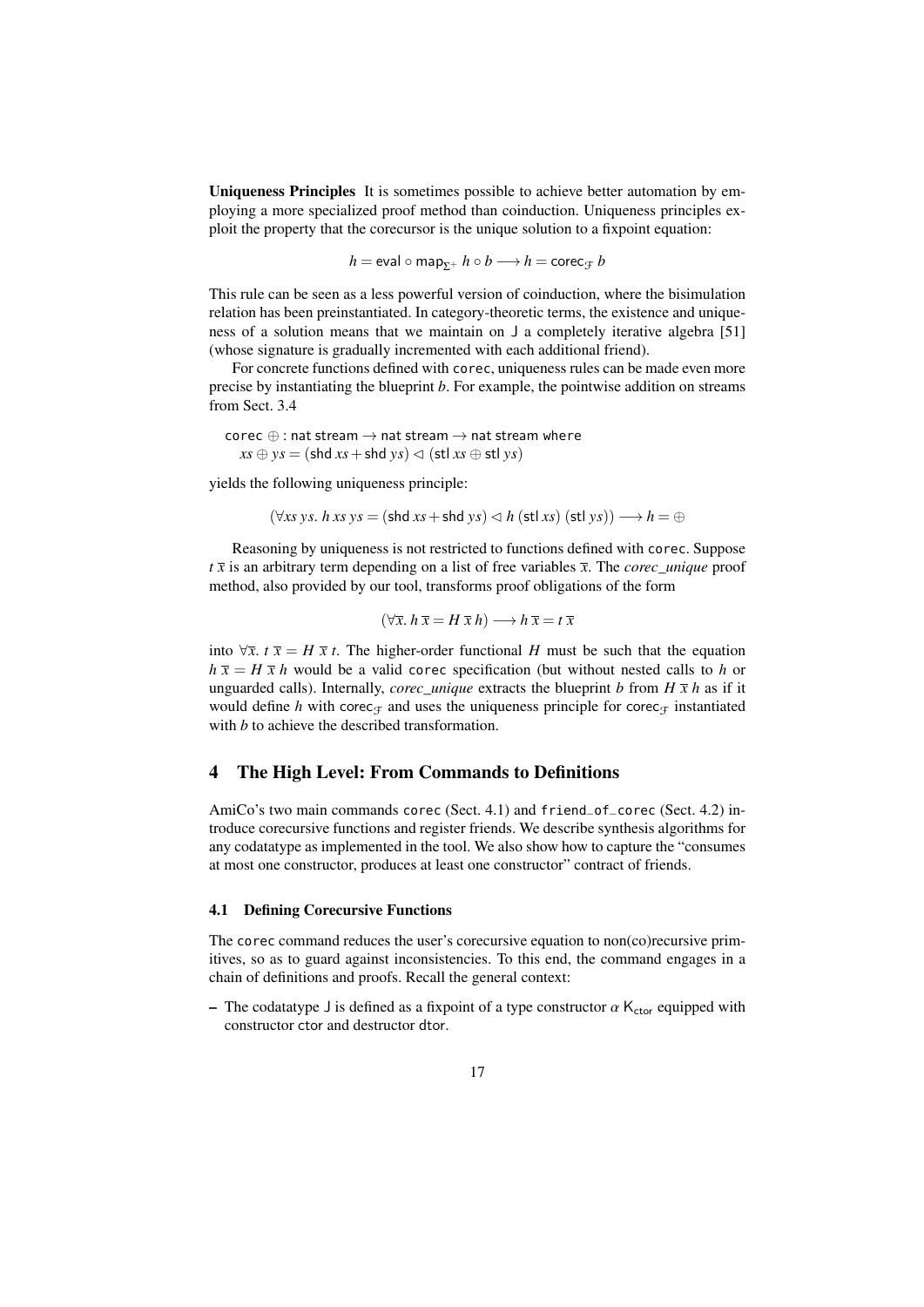– The current set of friends  $\mathcal F$  contains ctor and has a signature  $\Sigma_{\mathcal F}$  (or  $\Sigma$ ). Each friend  $f \in \mathcal{F}$  of type  $J K_f \to J$  has a companion syntactic expression  $[f] : (\alpha \Sigma^*) K_f \to \alpha \Sigma^*$ .<br>The corecursor up to  $\mathcal{F}$  is corec $\alpha : (\alpha \to \alpha \Sigma^+) \to \alpha \to 1$ .

- The corecursor up to  $\mathcal F$  is corec<sub> $\mathcal F$ </sub> :  $(\alpha \to \alpha \Sigma^+) \to \alpha \to J$ .

In general, J may be polymorphic and f may take more than one argument, but these are minor orthogonal concerns here. As before, we write  $\alpha \Sigma^*$  for the type of formal<br>expressions built from  $\alpha$ -leaves and friend symbols  $\overline{f}$  and  $\alpha \Sigma^+$  for [stor]-guarded expressions built from  $\alpha$ -leaves and friend symbols [f], and  $\alpha \Sigma^+$  for  $\overline{[ctor]}$ -guarded formal expressions. For  $\alpha = 1$  we can evaluate the formal expressions into elements of formal expressions. For  $\alpha = J$ , we can evaluate the formal expressions into elements of J, by replacing each  $\overline{f}$  with f and omitting the Var and Cst constructors. Finally, we write eval for the evaluation functions of various types of symbolic expressions to J.

Consider the command

corec  $g : A \rightarrow J$  where  $g x = u_{g,x}$ 

where  $u_{g,x}$ : J is a term that may refer to g and *x*. The first task of corec is to synthesize a blueprint object  $b: A \rightarrow A \Sigma^{+}$  such that

<span id="page-17-0"></span>
$$
eval (map_{\Sigma^+}h (b x)) = u_{h,x}
$$
 (4)

holds for all  $h : A \rightarrow J$ . This equation states that the synthesized blueprint must produce, by evaluation, the concrete right-hand side of the user equation. The unknown function *h* represents corecursive calls, which will be instantiated to g once g is defined. To the occurrences of  $h$  in  $u_{h,x}$  correspond occurrences of Var in  $b$ .

Equipped with a blueprint, we define  $g = \text{corec}_{\mathcal{F}} b$  and derive the user equation:

| $gx = \csc_{f} bx$                                                   | $\{by definition of g\}$                                  |
|----------------------------------------------------------------------|-----------------------------------------------------------|
| $=$ eval (map <sub><math>\Sigma^{+}</math></sub> (corec b) $(b x)$ ) | {by corec <sub><math>\hat{\tau}</math></sub> 's equation} |
| = eval (map <sub><math>\Sigma</math>+g <math>(b x)</math>)</sub>     | $\{by definition of g\}$                                  |
| $= u_{\mathfrak{g},x}$                                               | {by equation (4) with g for $h$ }                         |
|                                                                      |                                                           |

Blueprint Synthesis The blueprint synthesis proceeds by a straightforward syntactic analysis, similar to the one used for primitive corecursion [\[16\]](#page-24-5). We illustrate it with an example. Consider the definition of ⊕ from Sect. [3.4.](#page-13-0) Ignoring currying, the function has type (nat stream)  $K_{\oplus} \to$  nat stream, with  $\alpha K_{\oplus} = \alpha \times \alpha$ . The term *b* is synthesized by processing the right-hand side of the corecursive equation for ⊕. After removing the syntactic sugar, we obtain the following term, highlighting the corecursive call:

 $\lambda p$ . (shd (fst *p*) + shd (snd *p*))  $\triangleleft$  (stl (fst *p*)  $\oplus$  stl (snd *p*))

The blueprint is derived from this term by replacing the constructor guard  $\triangleleft = \text{ctor}_{\text{stream}}$ and the friends with their syntactic counterparts and the corecursive call with a variable leaf:

 $b = \lambda p$ . (shd (fst *p*) + shd (snd *p*))  $\text{Q}$  Var (stl (fst *p*), stl (snd *p*))

Synthesis will fail if after the indicated replacements the result does not have the desired type (here, nat  $\rightarrow$  nat  $\Sigma^+$ ). If we omit '(shd (fst *p*) + shd (snd *p*))  $\lhd$ ' in the definition, the type of *b* becomes nat  $\rightarrow$  nat  $\Sigma^*$ , reflecting the lack of a guard. Another cause of failure is the presence of unfriendly operators in the call context. Once *b* has been produced, corec proves that ⊕ satisfies the user equation we started with.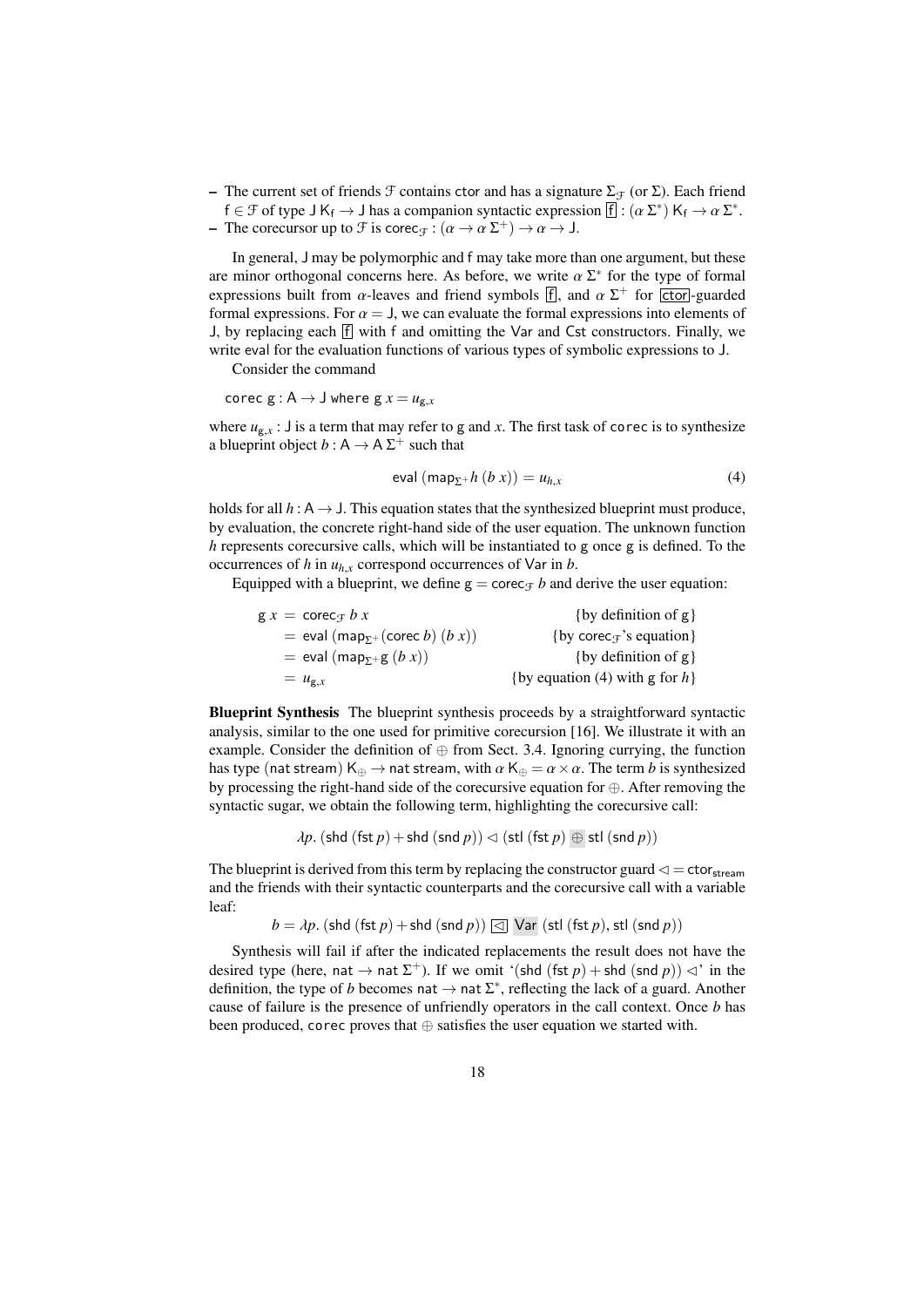Mixed Recursion–Corecursion If a self-call is not guarded, corec still gives it a chance, since it could be a terminating *recursive* call. As an example, the following definition computes all the odd numbers greater than 1 arising in the Collatz sequence:

corec collatz : nat  $\rightarrow$  nat llist where collatz  $n =$  if  $n \leq 1$  then  $\lbrack \rbrack$  else if even  $n$  then collatz  $\frac{n}{2}$  else  $n \lhd$  collatz  $(3 \cdot n + 1)$ 

The highlighted call is not guarded. Yet, it will eventually lead to a guarded call, since repeatedly halving a positive even number must at some point yield an odd number. The unguarded call yields a recursive specification of the blueprint *b*, which is resolved automatically by the termination prover.

By writing corecursive instead of corec, the user takes responsibility for proving termination. A manual proof was necessary for lfilter in Sect. [2.7,](#page-9-3) whose blueprint satisfies the recursion

 $b(P, xs) = \text{if } \forall x \in \text{set } xs. \neg P x \text{ then } ||$ else if *P* (lhd *xs*) then lhd  $\overline{xs}$   $\overline{\triangleleft}$  Var (*P*, ltl *xs*) else *b* (*P*, ltl *xs*)

Termination is shown by providing a suitable well-founded relation, which exists because ltl *xs* is closer than *xs* to the next element that satisfies the predicate *P*.

Like the corecursive calls, the recursive calls may be surrounded only by friendly operations (or by parametric operators such as 'case', 'if', and 'let'). Thus, the following specification is rejected—and rightly so, since the unfriendly stl cancels the corecursive guard that is reached when recursion terminates.

corec collapz : nat  $\rightarrow$  nat llist where collapz  $n =$ if  $n = 0$  then  $\left[\right]$  else if even *n* then stl (collapz  $\frac{n}{2}$ ) else  $n \lhd$  collapz  $(3 \cdot n + 1)$ 

## <span id="page-18-0"></span>4.2 Registering New Friendly Operations

The command

corec (friend)  $g : J K \rightarrow J$  where  $g x = u_{g.x}$ 

defines g and registers it as a friend. The domain is viewed abstractly as a type constructor K applied to the codatatype J.

The command first synthesizes the blueprint  $b: J K \rightarrow J \Sigma^{+}$ , similarly to the case of plain corecursive definitions. However, this time the type  $\Sigma$  is not  $\Sigma_{\mathcal{F}}$ , but  $\Sigma_{\mathcal{F}} + \mathsf{K}$ . Thus,  $\Sigma^+$  mixes freely the type K with the components  $K_f$  of  $\Sigma_f$ , which caters for *selffriendship* (as in the bfs<sub>2</sub> example from Sect. [2.4\)](#page-7-0): g can be defined making use of itself as a friend (in addition to the already registered friends).

The next step is to synthesize a surface *s* from the blueprint *b*. Recall from Sect. [3.4](#page-13-0) that a corecursively defined operator is friendly if its blueprint *b* can be decomposed as *s*  $\circ$  map<sub>K</sub> (id, dtor), where  $s : (\alpha \times \alpha \mathsf{K}_{\text{ctor}}) \mathsf{K} \to \alpha \Sigma^+$  is parametric in  $\alpha$ .<br>Once the surface *s* has been synthesized, proved parametric, and prove

Once the surface *s* has been synthesized, proved parametric, and proved to be in the desired relationship with *b*, the tool invokes the STEP operation (Sect. [3.4\)](#page-13-0), enriching the corecursion state with the function defined by *b* as a new friend, called g.

Alternatively, users can register arbitrary functions as friends: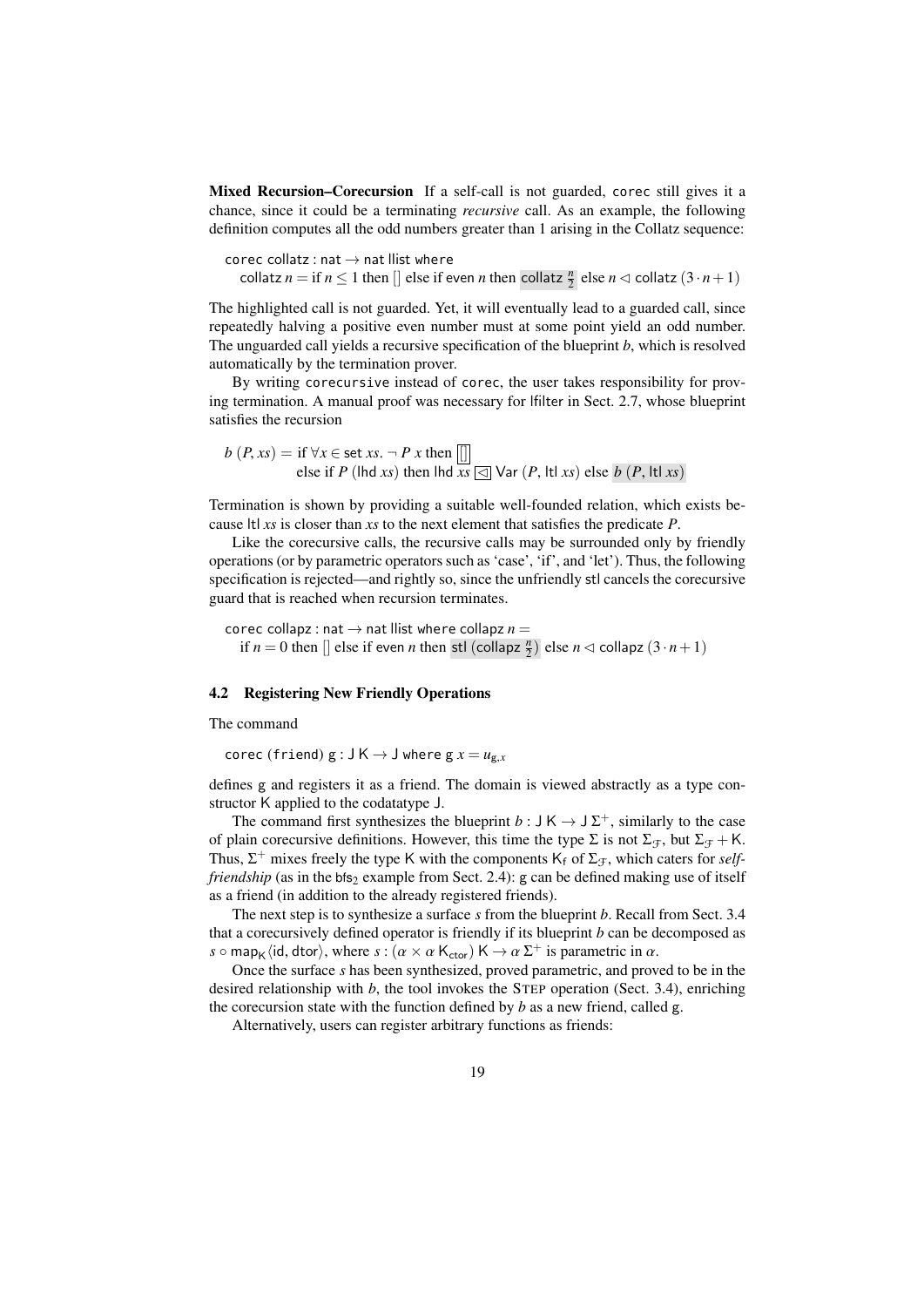friend\_of\_corec  $g : J K \rightarrow J$  where  $g x = u_{g,x}$ 

The user must then prove the equation  $g x = u_{g.x}$ . The command extracts a blueprint from it and proceeds with the surface synthesis in the same way as corec (friend).

Surface Synthesis Algorithm The synthesis of the surface from the blueprint proceeds by the context-dependent replacement of some constants with terms. AmiCo performs the replacements in a logical-relation fashion, guided by type inference.

We start with  $b : J K \to J \Sigma^+$  and need to synthesize  $s : (\alpha \times \alpha K_{\text{ctor}}) K \to \alpha \Sigma^+$ <br>b that s is parametric in  $\alpha$  and  $b = s \cap \text{map}$ , (id dtor). We traverse b recursively and such that *s* is parametric in  $\alpha$  and  $b = s \circ \text{map}_{K}$  (id, dtor). We traverse *b* recursively and collect context information about the appropriate replacements. The technical report describes the algorithm in detail. Here, we illustrate it on an example.

Consider the definition of a function that interleaves a nonempty list of streams:

```
corec (friend) inter : (nat stream) nelist \rightarrow nat stream where
   \text{inter } x s s = \text{shd } (\text{hd } x s s) \lhd \text{inter } (\text{tl } x s s \rhd \text{stl } (\text{hd } x s s))
```
Here,  $\beta$  nelist is the type of nonempty lists with head and tail selectors hd :  $\beta$  nelist  $\rightarrow \beta$ and tl :  $\beta$  nelist  $\rightarrow \beta$  list and  $\triangleright$  :  $\beta$  list  $\rightarrow \beta \rightarrow \beta$  nelist is defined such that *xs*  $\triangleright$  *y* appends *y* to *xs*. We have  $J =$  nat stream and  $K =$  nelist. The blueprint is

*<sup>b</sup>* <sup>=</sup> λ*xss*. shd (hd *xss*) <sup>C</sup> Var (tl *xss* <sup>B</sup> stl (hd *xss*))

From this, the tool synthesizes the surface

 $s = \lambda x s s'.$  (fst ◦ snd) (hd *xss'*) $\boxed{\triangleleft}$  Var ((map<sub>list</sub> fst ◦ tl) *xss'*  $\rhd$  (snd ◦ snd) (hd *xss'*))

When transforming the blueprint  $b$  : (nat stream) nelist  $\rightarrow$  (nat stream)  $\Sigma^+$  into the surface  $s$ :  $(\alpha \times (nat \times \alpha))$  nelist  $\rightarrow \alpha \Sigma^{+}$ , the selectors shd and stl are replaced by suit-<br>able compositions. One of the other constants, this composed with a manning of fet able compositions. One of the other constants, tl, is composed with a mapping of fst. The treatment of constants is determined by their position relative to the input variables (here, *xss*) and by whether the input is eventually consumed by a destructor-like operator on J (here, shd and stl). Bindings can also carry consumption information—from the outer context to within their scope—as in the following variant of inter:

corec (friend)  $\text{inter}'$ : (nat stream) nelist  $\rightarrow$  nat stream where inter<sup>0</sup> *xss* = case hd *xss* of *x* C *xs* ⇒ *x* C inter<sup>0</sup> (tl *xss* B *xs*)

The case expression is syntactic sugar for a case  $_{\rm stream}$  combinator. The desugared blueprint and surface constants are

```
b = \lambda xss. case<sub>stream</sub> (hd xss) (\lambda x xs. x \in \Box Var (tl xss \triangleright xs))
 s = λxss0
. (caseprod ◦ snd) (hd xss0
) (λx
0
xs0
. x
0 C Var ((maplist fst ◦ tl) xss0 B xs0
))
```
The case operator for streams is processed specially, because just like shd and stl it consumes the input. The expression in the scope of the inner  $\lambda$  of the blueprint contains two variables—*xss* and *xs*—that have nat stream in their type. Due to the outer context, they must be treated differently: *xss* as an unconsumed input (which tells us to process the surrounding constant tl) and *xs* as a consumed input (which tells us to leave the surrounding constant  $\triangleright$  unchanged). The selectors and case operators for J can also be applied indirectly, via mapping (e.g., map<sub>nelist</sub> stl *xss*).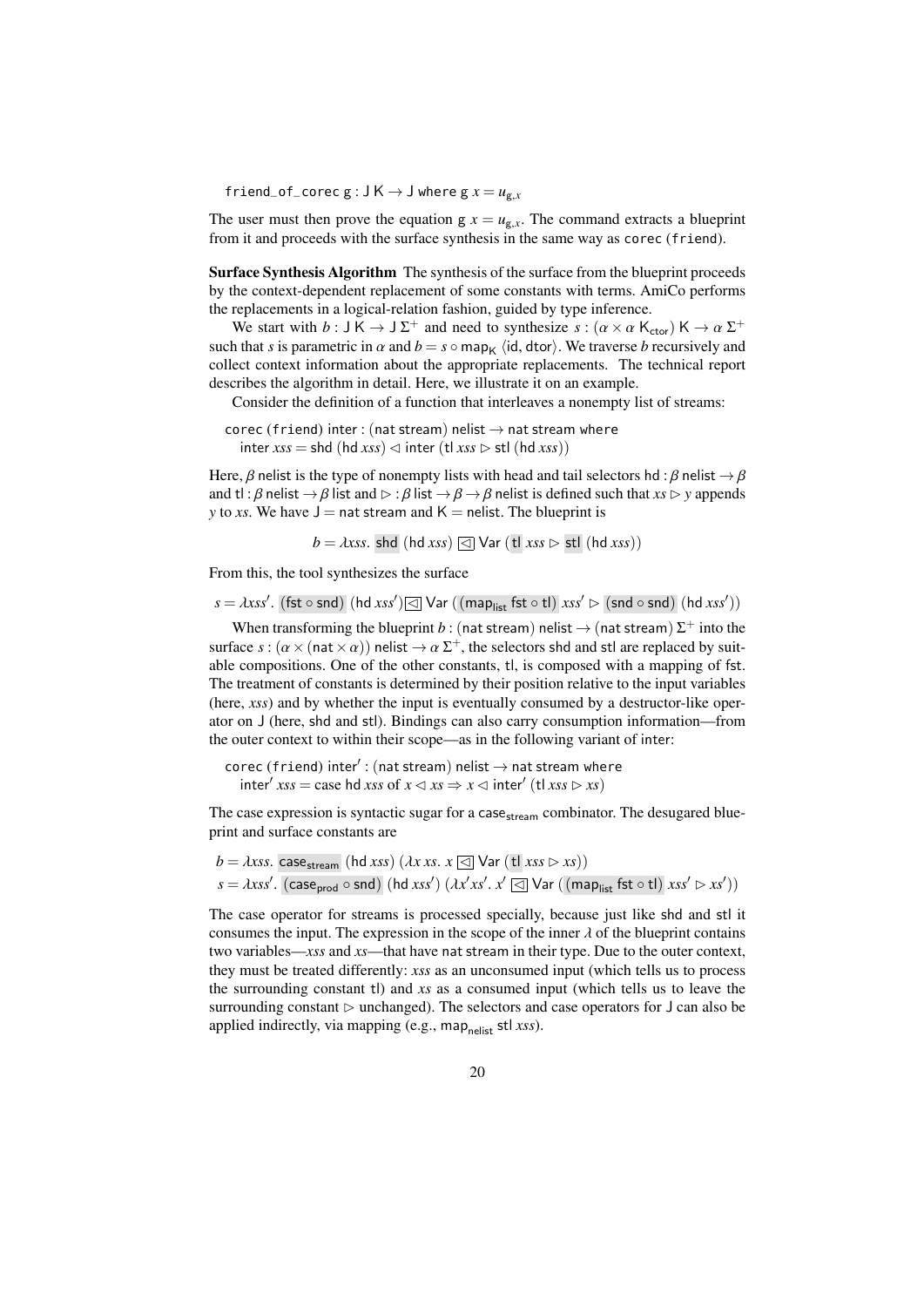# <span id="page-20-0"></span>5 Implementation in Isabelle/HOL

The implementation of AmiCo followed the same general strategy as that of most other definitional mechanisms for Isabelle:

- 1. We started from an abstract formalized example consisting of a manual construction of the BASE and STEP corecursors and the corresponding reasoning principles.
- 2. We streamlined the formal developments, eliminating about 1000 lines of Isabelle definitions and proofs—to simplify the implementation and improve performance.
- 3. We formalized the new MERGE operation in the same style as BASE and STEP.
- 4. We developed Standard ML functions to perform the corecursor state operations for arbitrary codatatypes and friendly functions.
- 5. We implemented, also in Standard ML, the commands that process user specifications and interact with the corecursor state.

HOL's type system cannot express quantification over arbitrary BNFs, thus the need for ML code to repeat the corecursor derivations for each new codatatype or friend. With the foundational approach, not only the corecursors and their characteristic theorems are produced but also all the intermediate objects and lemmas, to reach the highest level of trustworthiness. Assuming the proof assistant's inference kernel is correct, bugs in our tool can lead at most to run-time failures, never to logical inconsistencies.

The code for step 4 essentially constructs the low-level types, terms, and lemma statements presented in Sect. [3](#page-11-0) and proves the lemmas using dedicated *tactics*—ML programs that generalize the proofs from the formalization. In principle, the tactics always succeed. The code for step 5 analyses the user's specification and synthesizes blueprints and surfaces, as exemplified in Sect. [4.](#page-16-0) It reuses primcorec's parsing combinators [\[16\]](#page-24-5) for recognizing map functions and other syntactic conveniences, such as the use of  $\lambda$ s as an alternative to  $\circ$  for corecursing under  $\rightarrow$ , as seen in Sect. [2.1.](#page-3-1)

The archive accompanying this paper [\[14\]](#page-24-7) contains instructions that explain where to find the code and the users' manual and how to run the code.

# <span id="page-20-1"></span>6 Related Work and Discussion

This work combines the safety of foundational approaches to function definitions with an expressive flavor of corecursion and mixed recursion–corecursion. It continues a program of integrating category theory insight into proof assistant technology [\[16](#page-24-5)[–18,](#page-24-4) [67\]](#page-26-3). There is a lot of related work on corecursion and productivity, both theoretical and applied to proof assistants and functional programming languages.

Theory of (Co)recursion AmiCo incorporates category theory from many sources, notably Milius et al. [\[52\]](#page-26-10) for corecursion up-to and Rot et al. [\[61\]](#page-26-11) for coinduction upto. Our earlier papers [\[17,](#page-24-6) [67\]](#page-26-3) discuss further theoretical sources. AmiCo implements the first general, provably sound, and fully automatic method for mixing recursive and corecursive calls in function definitions. The idea of mixing recursion and corecursion appears in Bertot [\[11\]](#page-24-12) for the stream filter, and a generalization is sketched in Bertot and Komendantskaya [\[13\]](#page-24-13) for corecursion up to constructors. Leino's Dafny tool [\[46\]](#page-25-4) was the first to offer such a mixture for general codatatypes, which turned out to be unsound and was subsequently restricted to the sound but limited fragment of tail recursion.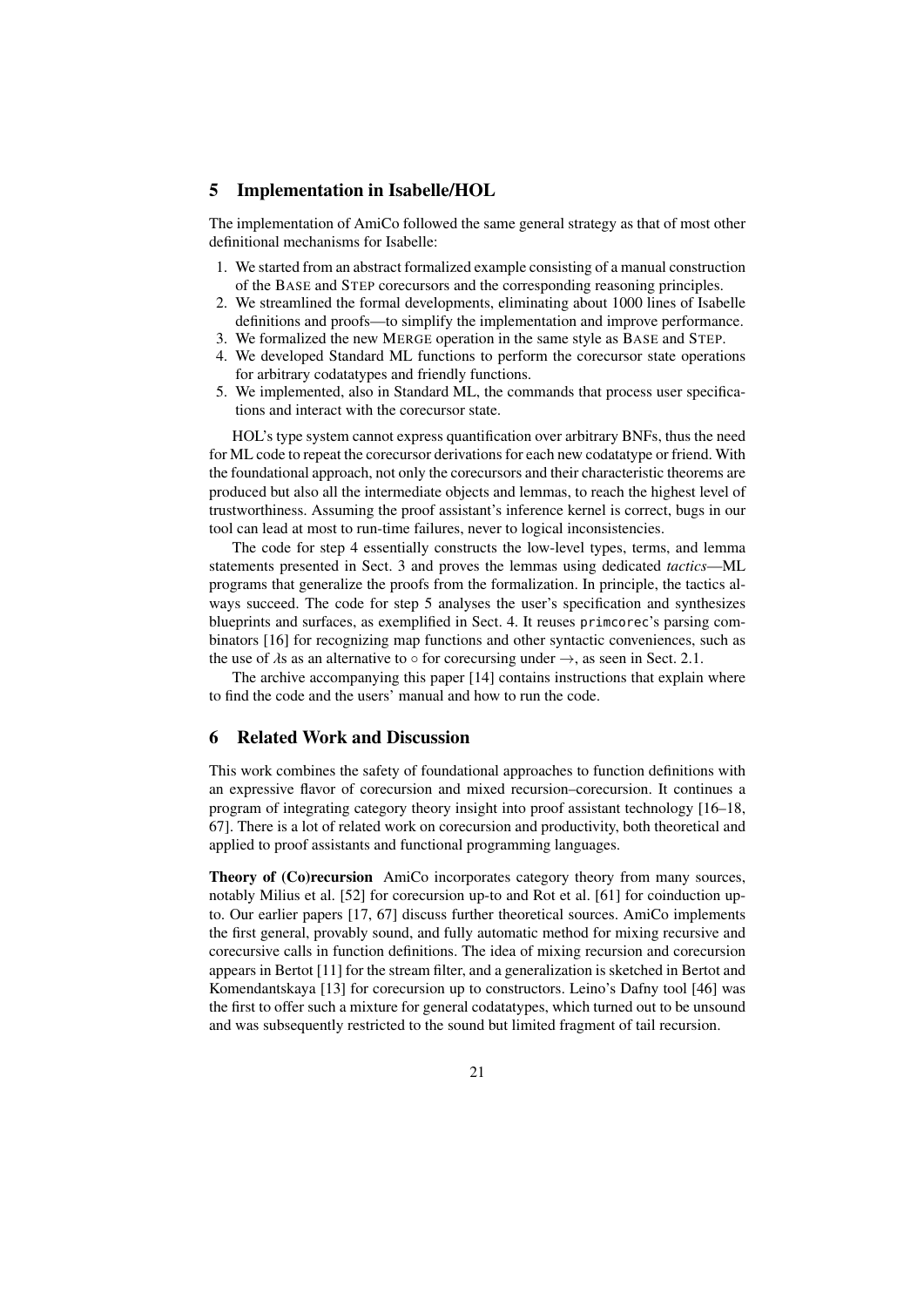Corecursion in Other Proof Assistants Coq supports productivity by a syntactic guardedness check, based on the pioneering work of Giménez [\[26\]](#page-25-13). MiniAgda [\[2\]](#page-23-3) and Agda implement a more flexible approach to productivity due to Abel et al. [\[3,](#page-23-2) [5\]](#page-24-14), based on sized types and copatterns. Coq's guardedness check allows, in our terminology, only the constructors as friends [\[21\]](#page-24-15). By contrast, Agda's productivity checker is more expressive than AmiCo's, because sized types can capture more precise contracts than the "consumes at most one constructor, produces at least one constructor" criterion. For example, a Fibonacci stream definition such as fib  $= 0 \le 1 \le$  (fib + stl fib) can be made to work in Agda, but is rejected by AmiCo because stl is not a friend. As mentioned in Sect. [2.4,](#page-7-0) this flexibility comes at a price: The user must encode the productivity argument in the function's type, leading to additional proof obligations.

CIRC [\[50\]](#page-26-12) is a theorem prover designed for automating coinduction via sound circular reasoning. It bears similarity with both Coq's Paco and our AmiCo. Its freezing operators are an antidote to what we would call the absence of friendship: Equality is no longer a congruence, hence equational reasoning is frozen at unfriendly locations.

Foundational Function Definitions AmiCo's commands and proof methods fill a gap in Isabelle/HOL's coinductive offering. They complement codatatype, primcorec, and *coinduction* [\[16\]](#page-24-5), allowing users to define nonprimitive corecursive and mixed recursive–corecursive functions. Being foundational, our work offers a strong protection against inconsistency by reducing circular fixpoint definitions issued by the user to low-level acyclic definitions in the core logic. This approach has a long tradition.

Most systems belonging to the HOL family include a counterpart to the primrec command of Isabelle, which synthesizes the argument to a primitive recursor. Isabelle/ HOL is the only HOL system that also supports codatatypes and primcorec [\[16\]](#page-24-5). Isabelle/ZF, for Zermelo–Fraenkel set theory, provides (co)datatype and primrec [\[57\]](#page-26-13) commands, but no high-level mechanisms for defining corecursive functions.

For nonprimitively recursive functions over datatypes, Slind's TFL package for HOL4 and Isabelle/HOL [\[63\]](#page-26-14) and Krauss's function command for Isabelle/HOL [\[42\]](#page-25-14) are the state of the art. Krauss developed the partial\_function command for defining monadic functions [\[43\]](#page-25-15). Definitional mechanisms based on the Knaster–Tarski fixpoint theorems were also developed for (co)inductive predicates [\[31,](#page-25-16) [57\]](#page-26-13). HOLCF, a library for domain theory, offers a fixrec command for defining continuous functions [\[35\]](#page-25-17).

Our handling of friends can be seen as a round trip between a shallow and a deep embedding that resembles normalization by evaluation [\[9\]](#page-24-16) (but starting from the shallow side). Initially, the user specification contains shallow (semantic) friends. For identifying the involved corecursion as sound, the tool reifies the friends into deep (syntactic) friends, which make up the blueprint. Then the deep friends are "reflected" back into their shallow versions by the evaluation function eval :  $J\Sigma^* \to J$ . A similar technique is used by Myreen in HOL4 for verification and synthesis of functional programs [\[55\]](#page-26-15).

In Agda, Coq, and Matita, the definitional mechanisms for (co)recursion are built into the system. In contrast, Lean axiomatizes only the recursor [\[54\]](#page-26-16). The distinguishing features of AmiCo are its dynamicity and high level of automation. The derived corecursors and coinduction principles are updated with new ones each time a friend is registered. This permits reuse both internally (resulting in lighter constructions) and at the user level (resulting in fewer proof obligations).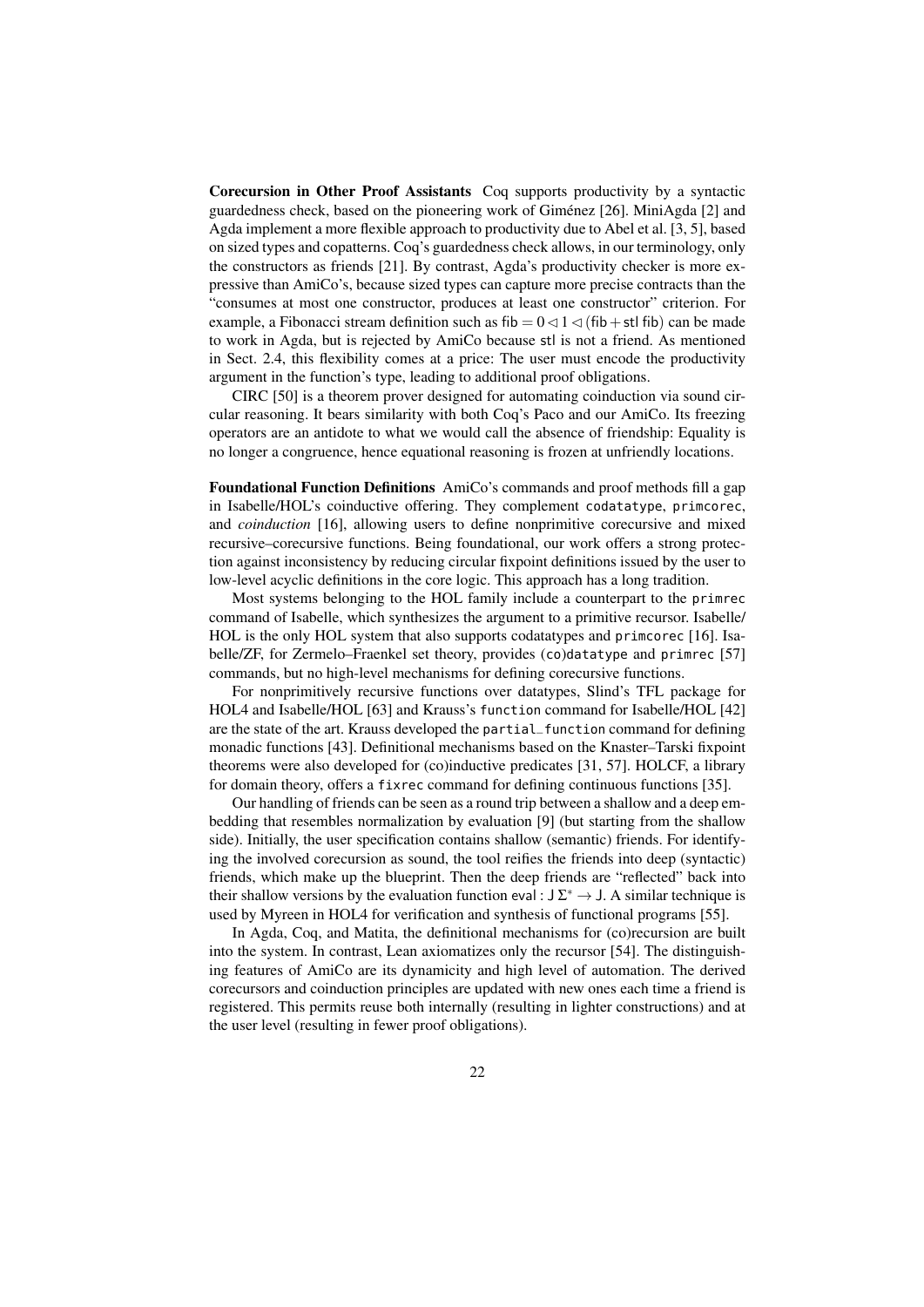Code Extraction Isabelle's code generator [\[29\]](#page-25-18) extracts Haskell code from an executable fragment of HOL, mapping HOL (co)datatypes to lazy Haskell datatypes and HOL functions to Haskell functions. Seven out of our eight case studies fall into this fragment; the extracted code is part of the archive [\[14\]](#page-24-7). Only the filter function on lazy lists is clearly not computable (Sect. [2.7\)](#page-9-3). In particular, extraction works for Lochbihler's probabilistic calculus (Sect. [2.8\)](#page-10-0) which involves the type spmf of discrete subprobability distributions. Verified data refinement in the code generator makes it possible to implement such BNFs in terms of datatypes, e.g., spmf as associative lists similar to Erwig's and Kollmansberger's PFP library [\[24\]](#page-24-17). Thus, we can extract code for GPVs and their operations like inlining. Lochbihler and Züst [\[49\]](#page-26-17) used an earlier version of the calculus to implement a core of the Transport Layer Security (TLS) protocol in HOL.

Certified Lazy Programming Our tool and the examples are a first step towards a framework for friendship-based certified programming: Programs are written in the executable fragment, verified in Isabelle, and extracted to Haskell. AmiCo ensures that corecursive definitions are productive and facilitates coinductive proofs by providing strong coinduction rules. Productivity and termination of the extracted code are guaranteed if the whole program is specified in HOL exclusively with datatypes, codatatypes, recursive functions with the function command, and corecursive functions with corec, and no custom congruence rules for higher-order operators have been used. The technical report [\[15,](#page-24-8) Sect. 6] explains why these restrictions are necessary. If the restrictions are met, the program clearly lies within the executable fragment and the code extracted from the definitions yields the higher-order rewrite system which the termination prover and AmiCo have checked. In particular, these restrictions exclude the noncomputable filter function on lazy lists (Sect. [2.7\)](#page-9-3), with the test  $\forall n \in \text{set } xs. \neg P \, n$ .

A challenge will be to extend these guarantees to Isabelle's modular architecture. Having been designed with only partial correctness in mind, the code extractor can be customized to execute arbitrary (proved) equations—which can easily break productivity and termination. A similar issue occurs with friend\_of\_corec, which cares only about semantic properties of the friend to be. For example, we can specify the identity function id on streams by id  $(x \le y \le xs) = x \le y \le xs$  and register it as a friend with the derived equation id  $x = \text{shd } x \leq \text{stl } x$ . Consequently, AmiCo accepts the definition natsFrom  $n = n \le d$  id (natsFrom  $(n + 1)$ ), but the extracted Haskell code diverges. To avoid these problems, we would have to (re)check productivity and termination on the equations used for extraction. In this scenario, AmiCo can be used to distinguish recursive from corecursive calls in a set of (co)recursive equations, and synthesize sufficient conditions for the function being productive and the recursion terminating, and automatically prove them (using Isabelle's parametricity [\[36\]](#page-25-19) and termination provers [\[20\]](#page-24-18)).

AmiCo beyond Higher-Order Logic The techniques implemented in our tool are applicable beyond Isabelle/HOL. In principle, nothing stands in the way of AgdamiCo, AmiCoq, or MatitamiCo. Danielsson [\[22\]](#page-24-19) and Thibodeau et al. [\[65\]](#page-26-18) showed that similar approaches work in type theory; what is missing is a tool design and implementation. AmiCo relies on parametricity, which is now understood for dependent types [\[10\]](#page-24-20).

In Agda, parametricity could be encoded with sized types, and AgdamiCo could be a foundational tool that automatically adds suitable sized types for justifying the def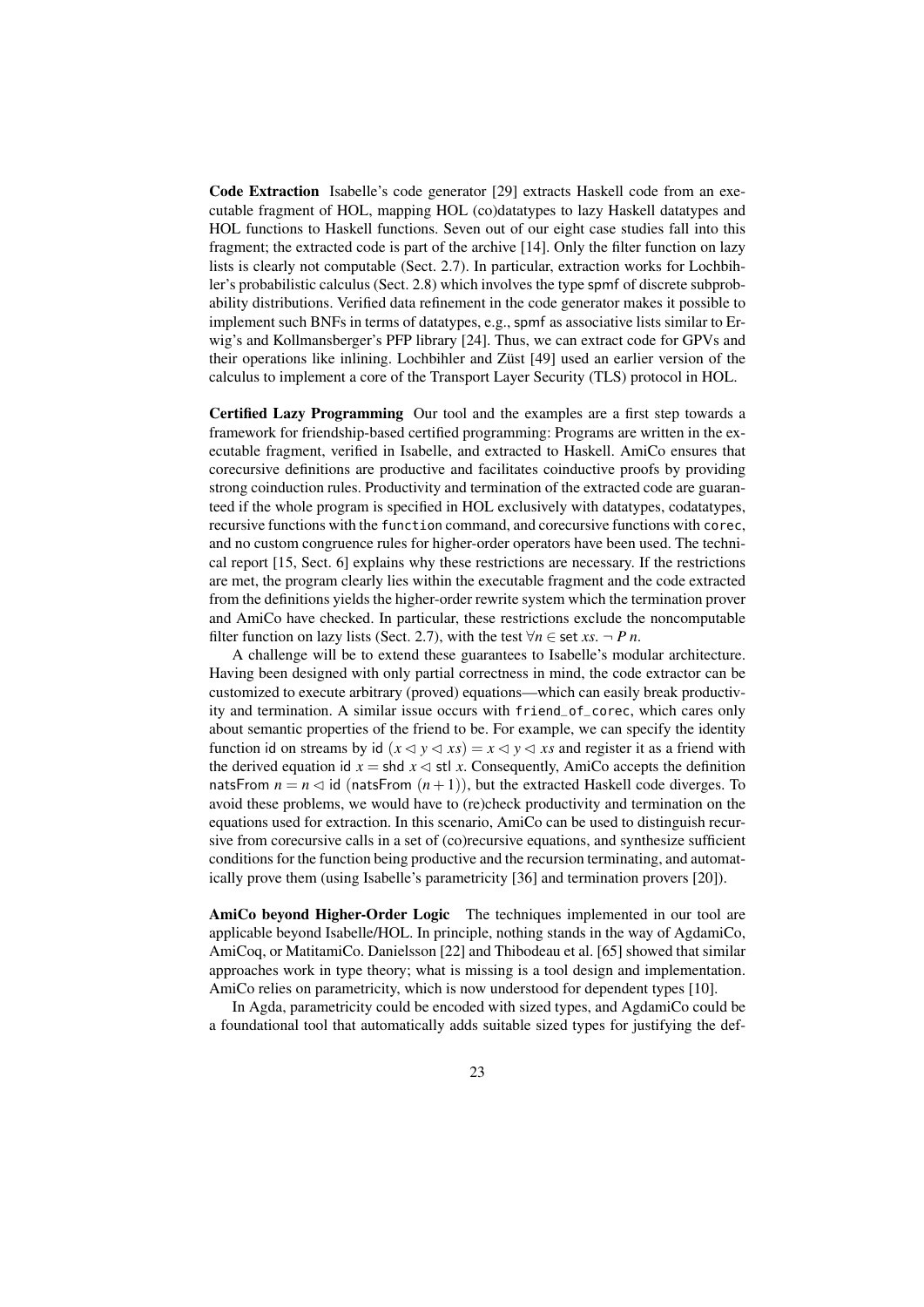inition and erases them from the end product. Coq includes a parametricity-tracking tool [\[40\]](#page-25-20) that could form the basis of AmiCoq. The Paco library by Hur et al. [\[37\]](#page-25-9) facilitates coinductive proofs based on parameterized coinduction [\[53,](#page-26-19) [70\]](#page-26-20). Recent work by Pous [\[59\]](#page-26-21) includes a framework to combine proofs by induction and coinduction. An AmiCoq would catch up on the corecursion definition front, going beyond what is possible with the *cofix* tactic [\[21\]](#page-24-15). On the proof front, AmiCoq would provide a substantial entry into Paco's knowledge base: For any codatatype J with destructor dtor :  $J \rightarrow J K$ , all registered friends are, in Paco's terminology, respectful up-to functions for the monotonic operator  $\lambda r$  *x* y. rel<sub>K</sub> *r* (dtor *x*) (dtor *y*), whose greatest fixpoint is the equality on J.

A more lightweight application of our methodology would be an AmiCo for Haskell or for more specialized languages such as CoCaml [\[38\]](#page-25-21). In these languages, parametricity is ensured by the computational model. An automatic tool that embodies AmiCo's principles could analyze a Haskell program and prove it total. For CoCaml, which is total, a tool could offer more flexibility when writing corecursive programs.

Surface Synthesis beyond Corecursion The notion of extracting a parametric component with suitable properties can be useful in other contexts than corecursion. In the programming-by-examples paradigm [\[28\]](#page-25-22), one needs to choose between several synthesized programs whose behavior matches a set of input–output instances. These criteria tend to prefer programs that are highly parametric. A notion of degree of parametricity does not exist in the literature but could be expressed as the size of a parametric surface, for a suitable notion of surface, where  $\langle id, \text{dtor} \rangle$  is replaced by domain specific functions and fst by their left inverses.

Acknowledgment Martin Desharnais spent months extending Isabelle's codatatype command to generate a wealth of theorems, many of which were useful when implementing AmiCo. Lorenz Panny developed primcorec, whose code provided valuable building blocks. Mathias Fleury, Mark Summerfield, Daniel Wand, and the anonymous reviewers suggested many textual improvements. We thank them all. Blanchette is supported by the European Research Council (ERC) starting grant Matryoshka (713999). Lochbihler is supported by the Swiss National Science Foundation (SNSF) grant "Formalising Computational Soundness for Protocol Implementations" (153217). Popescu is supported by the UK Engineering and Physical Sciences Research Council (EPSRC) starting grant "VOWS: Verification of Web-based Systems" (EP/N019547/1). The authors are listed in alphabetical order.

## References

- <span id="page-23-0"></span>1. Abbott, M., Altenkirch, T., Ghani, N.: Containers: Constructing strictly positive types. Theor. Comput. Sci. 342(1), 3–27 (2005)
- <span id="page-23-3"></span>2. Abel, A.: MiniAgda: Integrating sized and dependent types. In: Bove, A., Komendantskaya, E., Niqui, M. (eds.) PAR 2010. EPTCS, vol. 43, pp. 14–28 (2010)
- <span id="page-23-2"></span>3. Abel, A.: Compositional coinduction with sized types. In: Hasuo, I. (ed.) CMCS 2016. LNCS, vol. 9608, pp. 5–10. Springer (2016)
- <span id="page-23-1"></span>4. Abel, A., Pientka, B.: Well-founded recursion with copatterns and sized types. J. Funct. Program. 26, e2 (2016)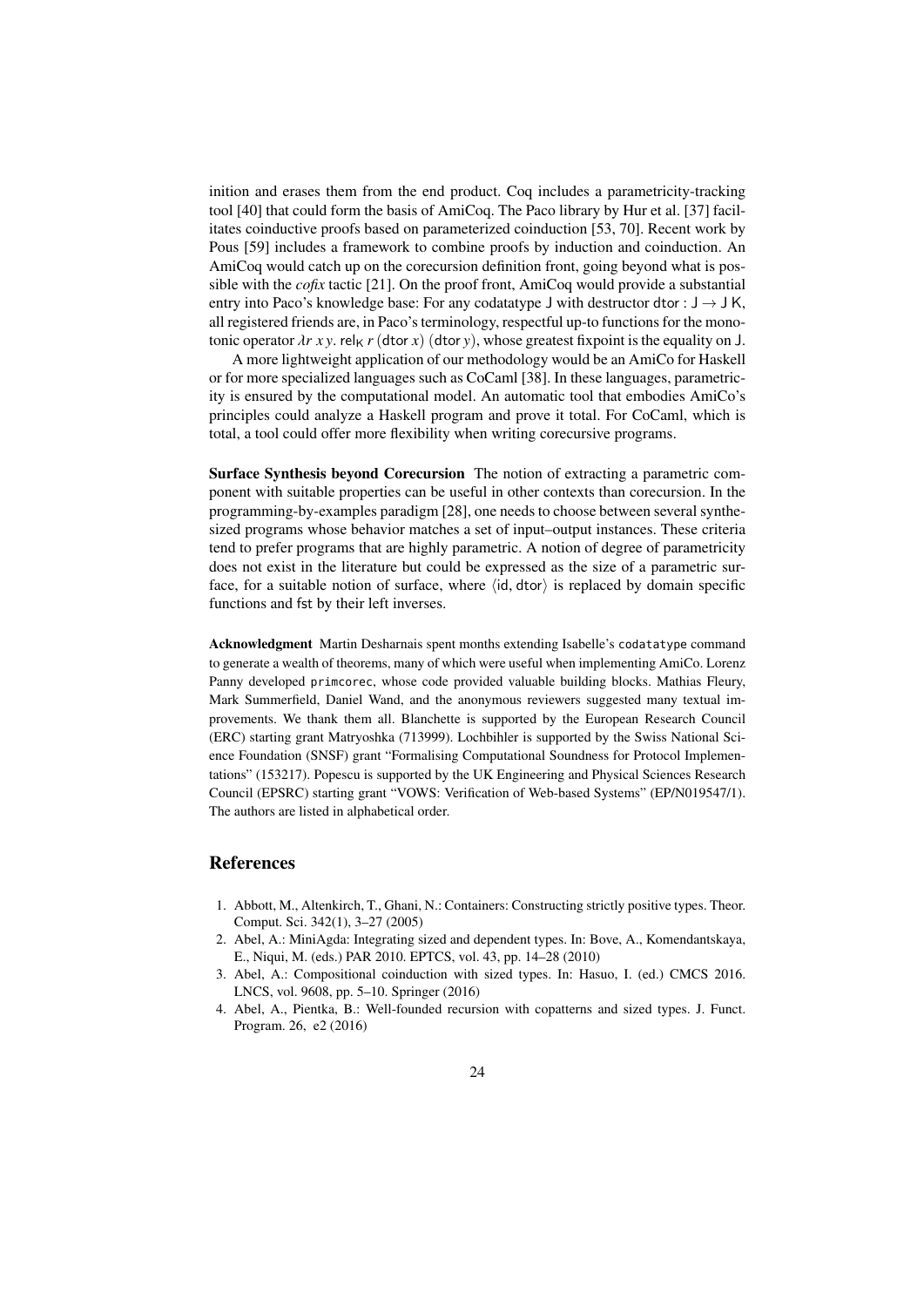- <span id="page-24-14"></span>5. Abel, A., Pientka, B., Thibodeau, D., Setzer, A.: Copatterns: Programming infinite structures by observations. In: Giacobazzi, R., Cousot, R. (eds.) POPL 2013. pp. 27–38. ACM (2013)
- <span id="page-24-9"></span>6. Adams, M.: Introducing HOL Zero (extended abstract). In: Fukuda, K., van der Hoeven, J., Joswig, M., Takayama, N. (eds.) ICMS 2010. LNCS, vol. 6327, pp. 142–143. Springer (2010)
- <span id="page-24-3"></span>7. Asperti, A., Ricciotti, W., Coen, C.S., Tassi, E.: The Matita interactive theorem prover. In: Bjørner, N., Sofronie-Stokkermans, V. (eds.) CADE-23. LNCS, vol. 6803, pp. 64–69. Springer (2011)
- <span id="page-24-0"></span>8. Atkey, R., McBride, C.: Productive coprogramming with guarded recursion. In: Morrisett, G., Uustalu, T. (eds.) ICFP 2013. pp. 197–208. ACM (2013)
- <span id="page-24-16"></span>9. Berger, U., Schwichtenberg, H.: An inverse of the evaluation functional for typed lambdacalculus. In: LICS '91. pp. 203–211. IEEE Computer Society (1991)
- <span id="page-24-20"></span>10. Bernardy, J.P., Jansson, P., Paterson, R.: Proofs for free: Parametricity for dependent types. J. Funct. Program. 22(2), 107–152 (2012)
- <span id="page-24-12"></span>11. Bertot, Y.: Filters on coinductive streams, an application to Eratosthenes' sieve. In: Urzyczyn, P. (ed.) TLCA 2005. LNCS, vol. 3461, pp. 102–115. Springer (2005)
- <span id="page-24-2"></span>12. Bertot, Y., Casteran, P.: Interactive Theorem Proving and Program Development—Coq'Art: The Calculus of Inductive Constructions. Texts in Theoretical Computer Science, Springer (2004)
- <span id="page-24-13"></span>13. Bertot, Y., Komendantskaya, E.: Inductive and coinductive components of corecursive functions in Coq. Electr. Notes Theor. Comput. Sci. 203(5), 25–47 (2008)
- <span id="page-24-7"></span>14. Blanchette, J.C., Bouzy, A., Lochbihler, A., Popescu, A., Traytel, D.: Archive associated with this paper. [http://matryoshka.gforge.inria.fr/pubs/amico\\_material.tar.gz](http://matryoshka.gforge.inria.fr/pubs/amico_material.tar.gz)
- <span id="page-24-8"></span>15. Blanchette, J.C., Bouzy, A., Lochbihler, A., Popescu, A., Traytel, D.: Friends with benefits: Implementing corecursion in foundational proof assistants. Tech. rep. (2017), [http:](http://matryoshka.gforge.inria.fr/pubs/amico_report.pdf) [//matryoshka.gforge.inria.fr/pubs/amico\\_report.pdf](http://matryoshka.gforge.inria.fr/pubs/amico_report.pdf)
- <span id="page-24-5"></span>16. Blanchette, J.C., Hölzl, J., Lochbihler, A., Panny, L., Popescu, A., Traytel, D.: Truly modular (co)datatypes for Isabelle/HOL. In: Klein, G., Gamboa, R. (eds.) ITP 2014. LNCS, vol. 8558, pp. 93–110. Springer (2014)
- <span id="page-24-6"></span>17. Blanchette, J.C., Popescu, A., Traytel, D.: Foundational extensible corecursion: A proof assistant perspective. In: Fisher, K., Reppy, J.H. (eds.) ICFP 2015. pp. 192–204. ACM (2015)
- <span id="page-24-4"></span>18. Blanchette, J.C., Popescu, A., Traytel, D.: Witnessing (co)datatypes. In: Vitek, J. (ed.) ESOP 2015. LNCS, vol. 9032, pp. 359–382. Springer (2015)
- <span id="page-24-1"></span>19. Bove, A., Dybjer, P., Norell, U.: A brief overview of Agda—A functional language with dependent types. In: Berghofer, S., Nipkow, T., Urban, C., Wenzel, M. (eds.) TPHOLs 2009. LNCS, vol. 5674, pp. 73–78. Springer (2009)
- <span id="page-24-18"></span>20. Bulwahn, L., Krauss, A., Nipkow, T.: Finding lexicographic orders for termination proofs in Isabelle/HOL. In: Schneider, K., Brandt, J. (eds.) TPHOLs 2007. LNCS, vol. 4732, pp. 38–53. Springer (2007)
- <span id="page-24-15"></span>21. Chlipala, A.: Certified Programming with Dependent Types—A Pragmatic Introduction to the Coq Proof Assistant. MIT Press (2013)
- <span id="page-24-19"></span>22. Danielsson, N.A.: Beating the productivity checker using embedded languages. In: Bove, A., Komendantskaya, E., Niqui, M. (eds.) PAR 2010. EPTCS, vol. 43, pp. 29–48 (2010)
- <span id="page-24-11"></span>23. Dijkstra, E.W.: An exercise for Dr. R. M. Burstall. In: Selected Writings on Computing: A Personal Perspective, pp. 215–216. Texts and Monographs in Computer Science, Springer (1982)
- <span id="page-24-17"></span>24. Erwig, M., Kollmansberger, S.: Probabilistic functional programming in Haskell. J. Funct. Programm. 16(1), 21–34 (2006)
- <span id="page-24-10"></span>25. Gammie, P., Lochbihler, A.: The Stern–Brocot tree. Archive of Formal Proofs (2015), [https://www.isa-afp.org/entries/Stern\\_Brocot.shtml](https://www.isa-afp.org/entries/Stern_Brocot.shtml)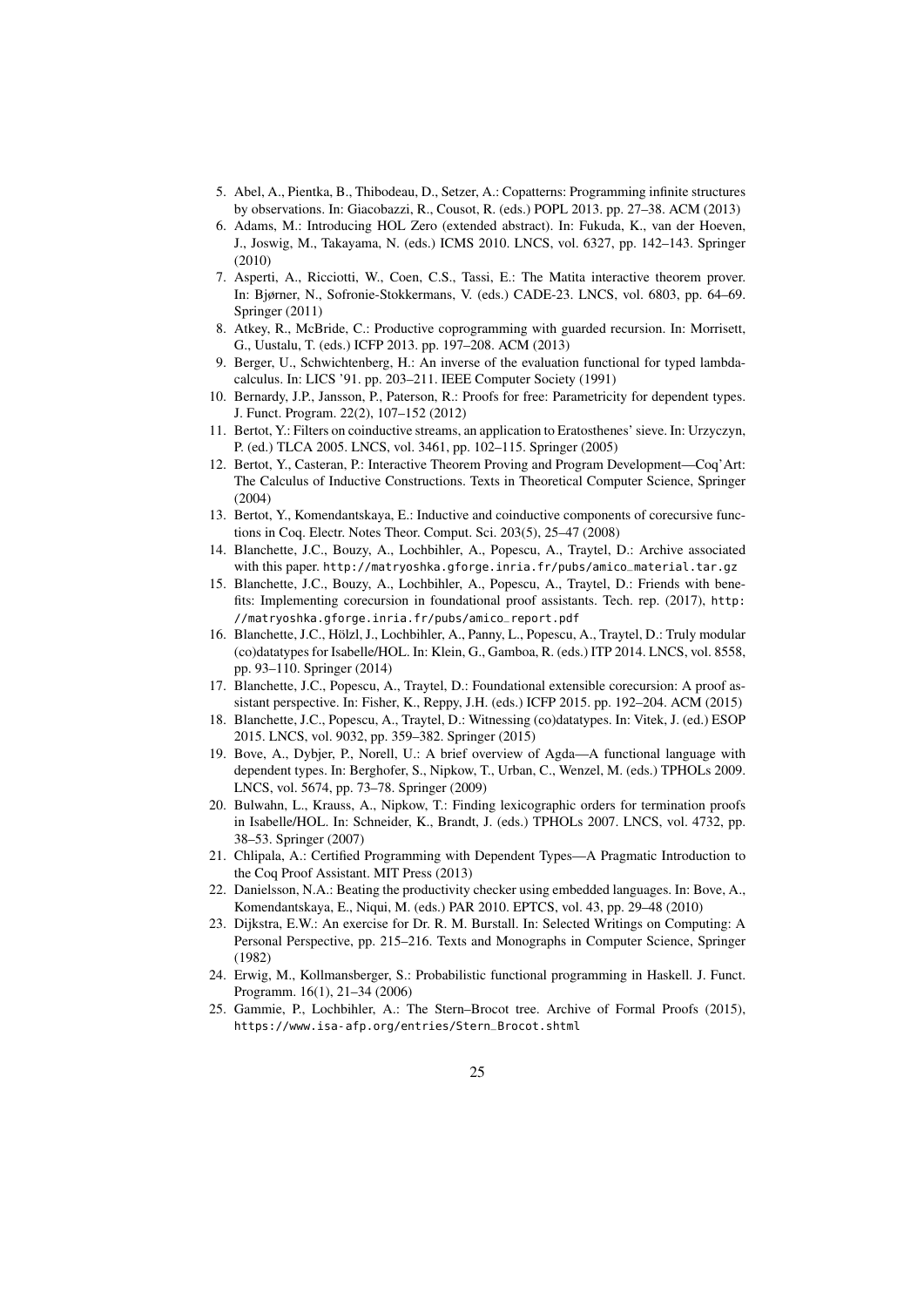- <span id="page-25-13"></span>26. Giménez, E.: Codifying guarded definitions with recursive schemes. In: Dybjer, P., Nordström, B., Smith, J.M. (eds.) TYPES '94. LNCS, vol. 996, pp. 39–59. Springer (1995)
- <span id="page-25-3"></span>27. Gordon, M.J.C., Melham, T.F. (eds.): Introduction to HOL: A Theorem Proving Environment for Higher Order Logic. Cambridge University Press (1993)
- <span id="page-25-22"></span>28. Gulwani, S.: Programming by examples—and its applications in data wrangling. In: Dependable Software Systems Engineering, NATO Science for Peace and Security Series—D: Information and Communication Security, vol. 45, pp. 137–158. IOS Press (2016)
- <span id="page-25-18"></span>29. Haftmann, F., Nipkow, T.: Code generation via higher-order rewrite systems. In: Blume, M., Kobayashi, N., Vidal, G. (eds.) FLOPS 2010. LNCS, vol. 6009, pp. 103–117. Springer (2010)
- <span id="page-25-0"></span>30. Hagino, T.: A Categorical Programming Language. Ph.D. thesis, University of Edinburgh (1987)
- <span id="page-25-16"></span>31. Harrison, J.: Inductive definitions: Automation and application. In: Schubert, E.T., Windley, P.J., Alves-Foss, J. (eds.) TPHOLs '95. LNCS, vol. 971, pp. 200–213. Springer (1995)
- <span id="page-25-1"></span>32. Harrison, J.: HOL Light: An overview. In: Berghofer, S., Nipkow, T., Urban, C., Wenzel, M. (eds.) TPHOLs 2009. LNCS, vol. 5674, pp. 60–66. Springer (2009)
- <span id="page-25-7"></span>33. Hinze, R.: The Bird tree. J. Func. Programm. 19(5), 491–508 (2009)
- <span id="page-25-2"></span>34. Homeier, P.V.: The HOL-Omega logic. In: Berghofer, S., Nipkow, T., Urban, C., Wenzel, M. (eds.) TPHOLs 2009. LNCS, vol. 5674, pp. 244–259. Springer (2009)
- <span id="page-25-17"></span>35. Huffman, B.: HOLCF '11: A Definitional Domain Theory for Verifying Functional Programs. Ph.D. thesis, Portland State University (2012)
- <span id="page-25-19"></span>36. Huffman, B., Kunčar, O.: Lifting and Transfer: A modular design for quotients in Isabelle/HOL. In: Gonthier, G., Norrish, M. (eds.) CPP 2013. LNCS, vol. 8307, pp. 131–146. Springer (2013)
- <span id="page-25-9"></span>37. Hur, C.K., Neis, G., Dreyer, D., Vafeiadis, V.: The power of parameterization in coinductive proof. In: Giacobazzi, R., Cousot, R. (eds.) POPL 2013. pp. 193–206. ACM (2013)
- <span id="page-25-21"></span>38. Jeannin, J., Kozen, D., Silva, A.: Language constructs for non-well-founded computation. In: Felleisen, M., Gardner, P. (eds.) ESOP 2013. LNCS, vol. 7792, pp. 61–80. Springer (2013)
- <span id="page-25-8"></span>39. Jones, G., Gibbons, J.: Linear-time breadth-first tree algorithms: An exercise in the arithmetic of folds and zips. Tech. Rep. 71, C.S. Dept., University of Auckland (1993)
- <span id="page-25-20"></span>40. Keller, C., Lasson, M.: Parametricity in an impredicative sort. In: Cégielski, P., Durand, A. (eds.) CSL 2012. LIPIcs, vol. 16, pp. 381–395. Schloss Dagstuhl—Leibniz-Zentrum für Informatik (2012)
- <span id="page-25-6"></span>41. Knuth, D.E., Morris, J.H., Pratt, V.R.: Fast pattern matching in strings. SIAM J. Comput. 6(2), 323–350 (1977)
- <span id="page-25-14"></span>42. Krauss, A.: Partial recursive functions in higher-order logic. In: Furbach, U., Shankar, N. (eds.) IJCAR 2006. LNCS, vol. 4130, pp. 589–603. Springer (2006)
- <span id="page-25-15"></span>43. Krauss, A.: Recursive definitions of monadic functions. In: Bove, A., Komendantskaya, E., Niqui, M. (eds.) PAR 2010. EPTCS, vol. 43, pp. 1–13 (2010)
- <span id="page-25-5"></span>44. van Laarhoven, T.: Knuth–Morris–Pratt in Haskell. [http://www.twanvl.nl/blog/](http://www.twanvl.nl/blog/haskell/Knuth-Morris-Pratt-in-Haskell) [haskell/Knuth-Morris-Pratt-in-Haskell](http://www.twanvl.nl/blog/haskell/Knuth-Morris-Pratt-in-Haskell) (2007)
- <span id="page-25-10"></span>45. Leino, K.R.M.: Automating theorem proving with SMT. In: Blazy, S., Paulin-Mohring, C., Pichardie, D. (eds.) ITP 2013. LNCS, vol. 7998, pp. 2–16. Springer (2013)
- <span id="page-25-4"></span>46. Leino, K.R.M., Moskal, M.: Co-induction simply: Automatic co-inductive proofs in a program verifier. In: Jones, C.B., Pihlajasaari, P., Sun, J. (eds.) FM 2014. LNCS, vol. 8442, pp. 382–398. Springer (2014)
- <span id="page-25-12"></span>47. Lochbihler, A.: Probabilistic functions and cryptographic oracles in higher-order logic. In: Thiemann, P. (ed.) ESOP 2016. LNCS, vol. 9632, pp. 503–531. Springer (2016)
- <span id="page-25-11"></span>48. Lochbihler, A., Hölzl, J.: Recursive functions on lazy lists via domains and topologies. In: Klein, G., Gamboa, R. (eds.) ITP 2014. LNCS, vol. 8558, pp. 341–357. Springer (2014)